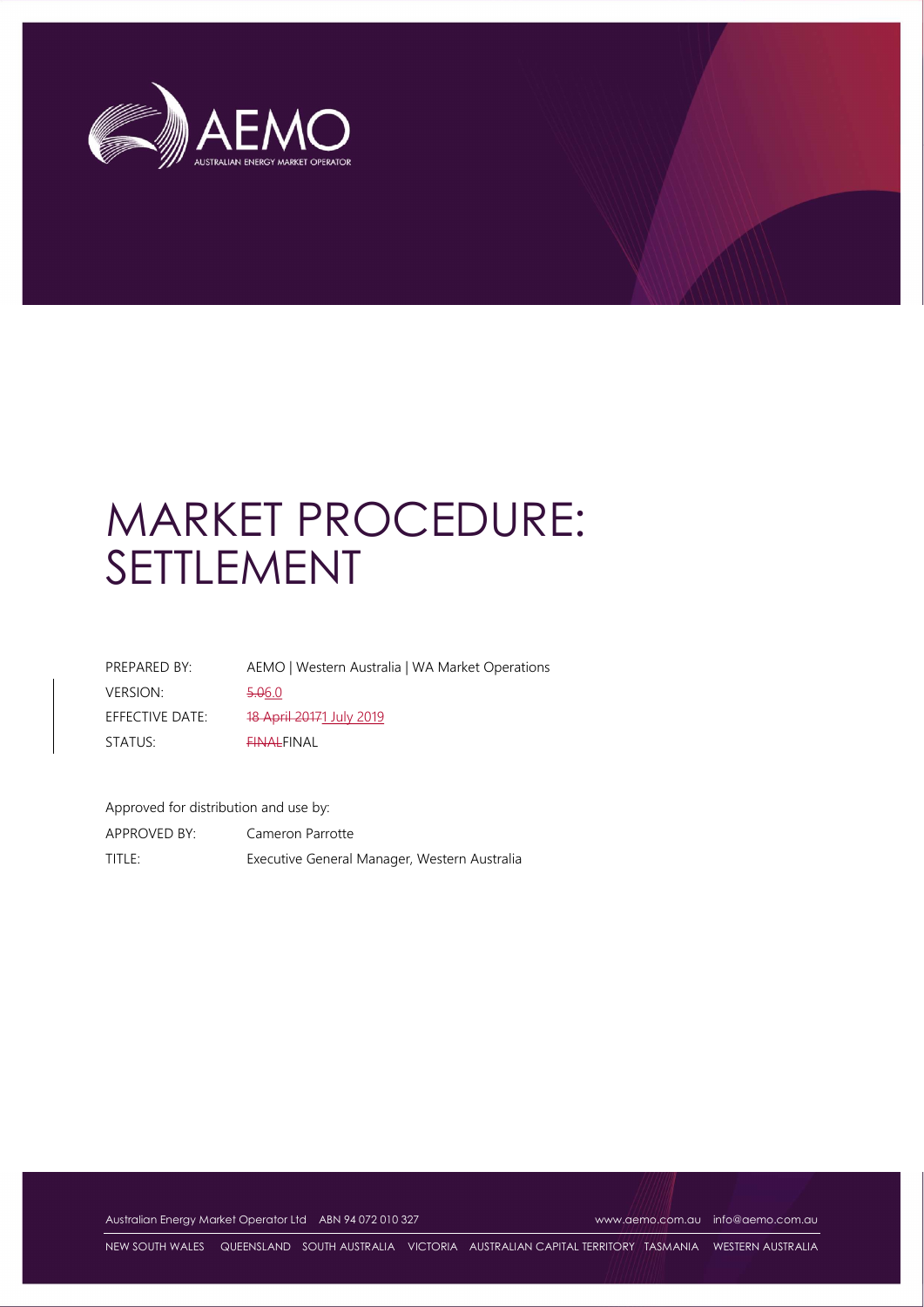

# VERSION RELEASE HISTORY

| Version | <b>Effective Date</b> | Summary of Changes                                                                                                                                                                                                                                                                                                                   |  |
|---------|-----------------------|--------------------------------------------------------------------------------------------------------------------------------------------------------------------------------------------------------------------------------------------------------------------------------------------------------------------------------------|--|
| 1.0     | 21 September<br>2006  | Market Procedure for the Settlements                                                                                                                                                                                                                                                                                                 |  |
| 2.0     | 19 July 2011          | Amendments to Market Procedure resulting from PA redevelopment                                                                                                                                                                                                                                                                       |  |
| 3.0     | 1 January 2014        | Amendments to Market Procedure resulting from PC_2013_07                                                                                                                                                                                                                                                                             |  |
| 4.0     | 30 November<br>2015   | Changes resulting from the transfer of functions from the IMO to AEMO                                                                                                                                                                                                                                                                |  |
| 5.0     | 18 April 2017         | Changes resulting from the transfer of System Management functions to AEMO                                                                                                                                                                                                                                                           |  |
| 6.0     | 1 July 2019           | Amendments to Market Procedure resulting from AEPC 2019 06 relating to:<br>the Rule Change Proposal RC 2014 06: Removal of Resource Plans and<br>Dispatchable Loads; and<br>the transfer of the Procedure to the new AEMO Procedure template, formatting<br>amendments and minor administrative improvements to align with WEM Rules |  |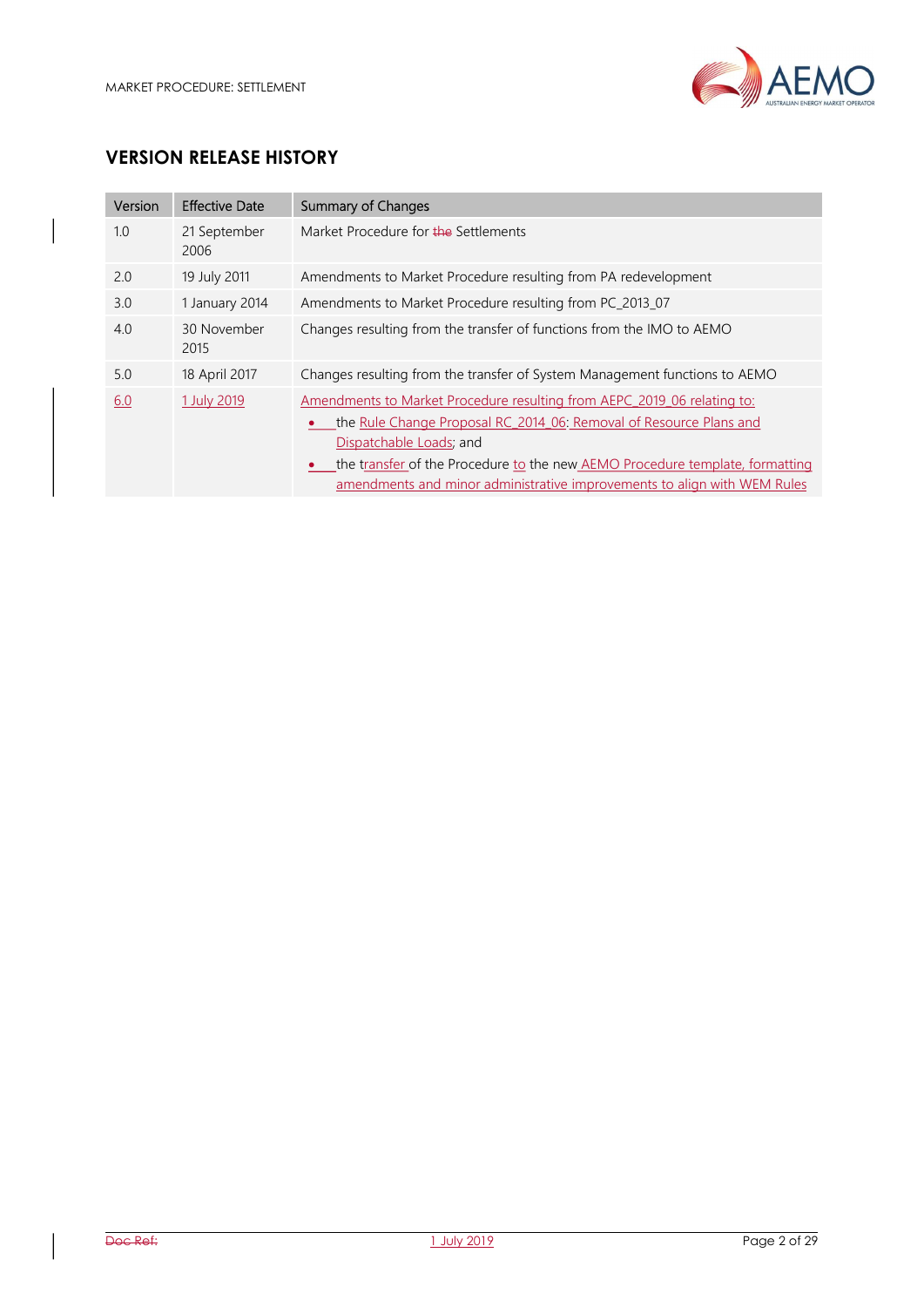

#### **CONTENTS**

| 1.    | <b>INTRODUCTION</b>                                               | 6  |
|-------|-------------------------------------------------------------------|----|
| 1.1.  | Purpose and scope                                                 | 6  |
| 1.2   | Definitions and interpretations                                   | 6  |
| 1.3   | Related documents                                                 | 8  |
| 2.    | <b>STEM SETTLEMENT</b>                                            | 9  |
| 2.1.  | <b>STEM Settlement Process Overview</b>                           | 9  |
| 2.2.  | <b>STEM Settlement Timeline</b>                                   | 10 |
| 2.3.  | <b>STEM Settlement Process</b>                                    | 10 |
| 3.    | NON-STEM SETTLEMENT                                               | 11 |
| 3.1.  | Non-STEM Settlement Process Overview                              | 11 |
| 3.2.  | Example of the Non-STEM Settlement Timeline                       | 12 |
| 3.3.  | Non-STEM Settlement Process                                       | 13 |
| 3.4.  | Non-STEM Settlement Segments                                      | 14 |
| 3.5.  | <b>Balancing Settlement</b>                                       | 15 |
| 3.6.  | <b>Reconciliation Settlement</b>                                  | 15 |
| 3.7.  | <b>Ancillary Services Settlement</b>                              | 16 |
| 3.8.  | Reserve Capacity Settlement                                       | 17 |
| 3.9.  | Market Participant Fee Settlement                                 | 17 |
| 3.10. | <b>Outage Compensation Settlement</b>                             | 18 |
| 3.11. | Net Non-STEM Settlement                                           | 18 |
| 4.    | <b>ADJUSTMENT PROCESS</b>                                         | 18 |
| 4.1.  | Adjustments                                                       | 18 |
| 4.2.  | <b>STEM Settlement Adjustments</b>                                | 19 |
| 4.3.  | Non-STEM Settlement Adjustments                                   | 19 |
| 5.    | PAYMENT DEFAULT AND SETTLEMENT IN DEFAULT                         | 20 |
| 5.1.  | Payment Default                                                   | 20 |
| 5.2.  | Receipt of Payment within Five Business Days of a Payment Default | 20 |
| 5.3.  | Non-payment after Five Business Days of a Payment Default         | 21 |
| 6.    | SETTLEMENT DOCUMENTS                                              | 23 |
| 6.1.  | Settlement Statements                                             | 23 |
| 6.2.  | Participant Information Report                                    | 23 |
| 7.    | INVOICING AND THE APPLICATION OF GST AND INTEREST                 | 23 |
| 7.1.  | Invoicing                                                         | 23 |
| 7.2.  | Application of GST                                                | 24 |
| 7.3.  | Application of Interest                                           | 25 |
| 8.    | <b>INVOICE PAYMENT</b>                                            | 27 |
| 8.1.  | Payment                                                           | 27 |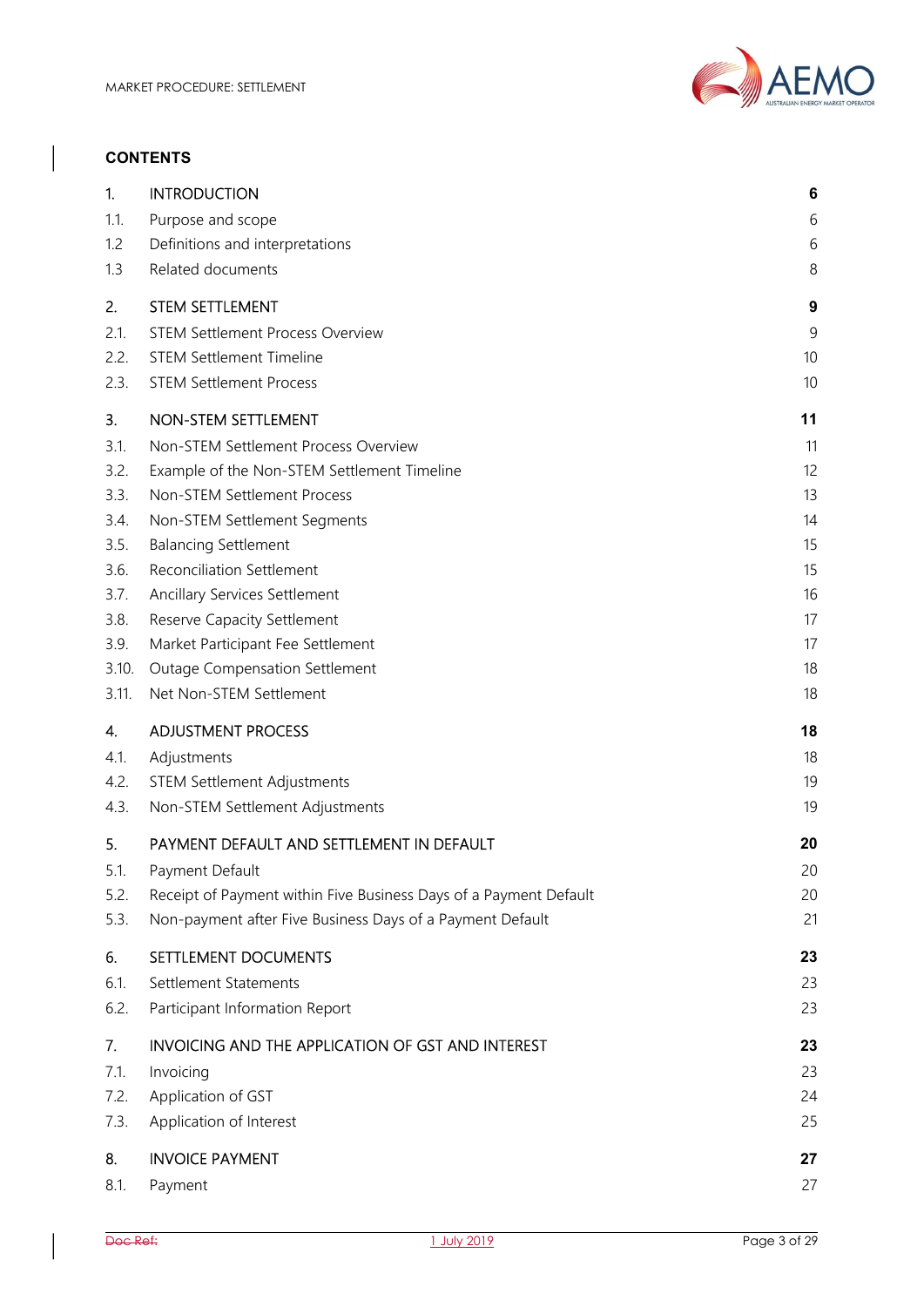

## 9. NOTICES OF DISAGREEMENTS AND DISPUTE **27**

9.1. Notice of Disagreement 27 9.2. Notice of Dispute 28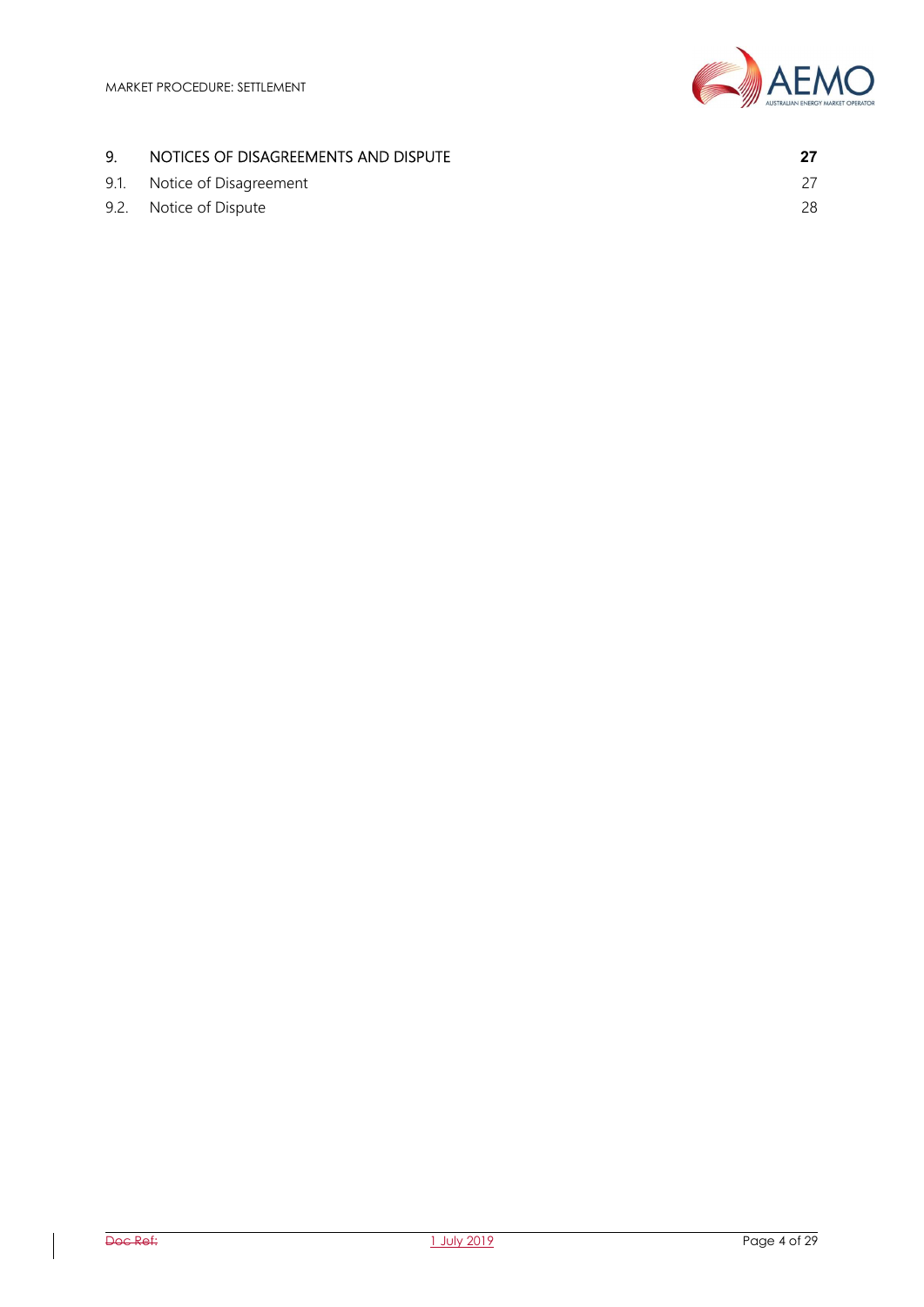

# 1. PROCEDURE OVERVIEW

#### 1.1. Relationship with the Market Rules

- 1.1.1. This Market Procedure for Settlement (Procedure) is made in accordance with clause 9.2.1 of the Wholesale Electricity Market Rules (Market Rules).
- 1.1.2. Reference to particular Market Rules within the Procedure in bold and square brackets [clause XX] are current as of 1 April 2019. These references are included for convenience only and are not part of this Procedure.

#### 1.2. Purpose of this Procedure

- 1.2.1. The purpose of this Procedure is to outline the following:
	- (a) the settlement processes for:
		- (i) STEM transactions, settled on a weekly basis;
		- (ii) Non-STEM transactions, settled on a monthly basis;
		- (iii) Adjustments; and
		- (iv) settlement of the market in the event that a Market Participant defaults on payment;
	- (b) the application of taxes and interest to settlement transactions; and
	- (c) the calculation and issuing settlement statements, Participant Information Reports and Invoices, payment of Invoices and issuing Notices of Disagreement and Notices of Dispute.

#### 1.3. Application of this Procedure

1.3.1. In this Procedure, where obligations are conferred on a Rule Participant, that Rule Participant must comply with the relevant obligations in accordance with clauses 2.9.6, 2.9.7, 2.9.7A, 2.9.7B, 2.9.7C and 2.9.8 of the Market Rules, as applicable.

#### 1.4. Associated Market Procedures

1.4.1. The following Market Procedures (available on the Market Web Site<sup>1</sup>) are associated with this Procedure:

(a) Capacity Credit Allocation;

(b) Meter Data Submissions; and

(c) Prudential Requirements.

1.4.2. The following market documents are also associated with this Procedure:

(d) Settlement Cycle Timeline, available on the Market Web Site; and

(e) Product Calculation Sheet, available on request.

l

<sup>1</sup> http://wa.aemo.com.au/home/electricity/procedures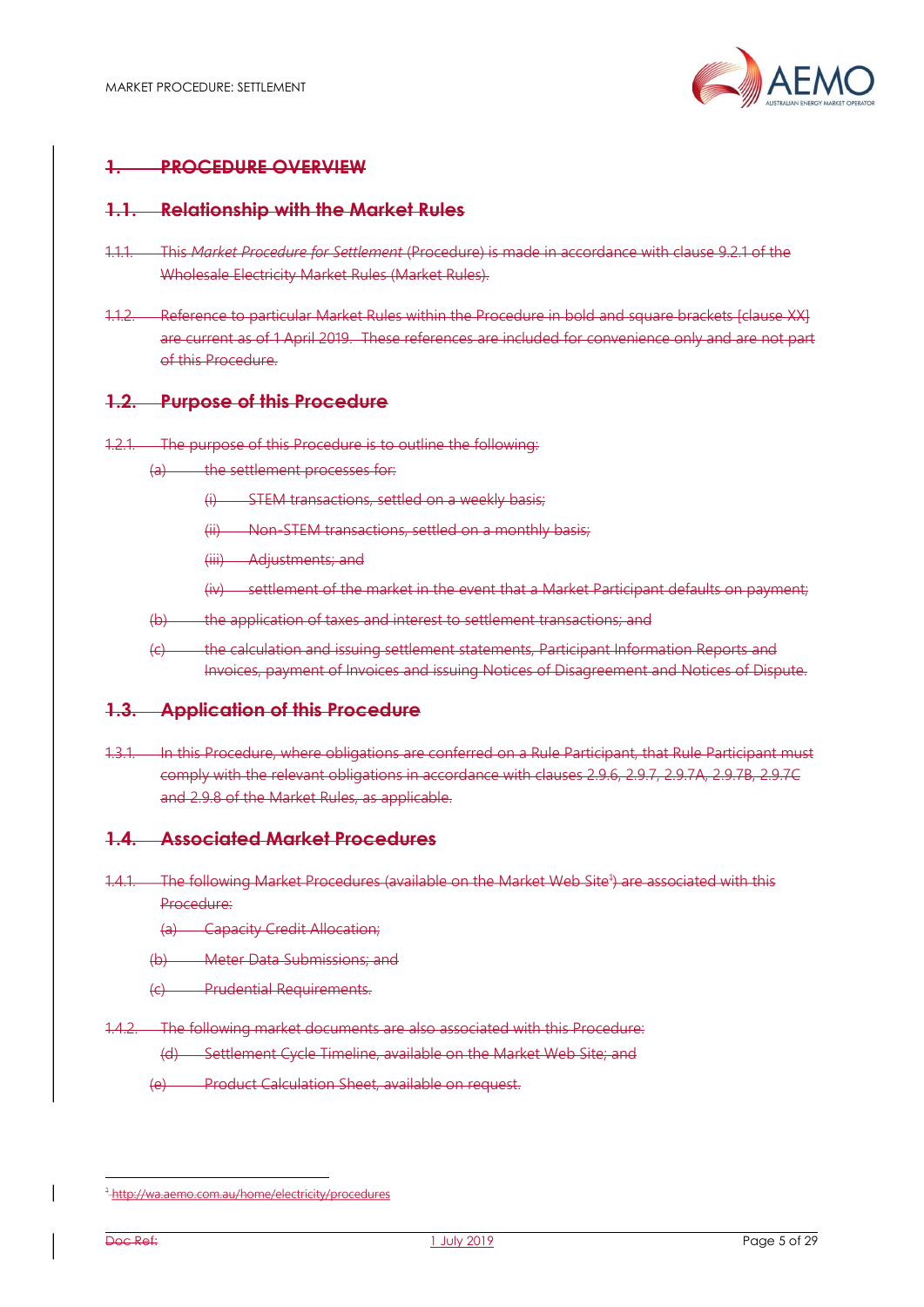

# 1.5. Conventions Used

1.5.1. In this Procedure, the conventions specified in clauses 1.3 to 1.5 of the Market Rules apply.

## 2.1. INTRODUCTION

## 1.1. Purpose and scope

- 1.1.1. This Procedure: Settlement (Procedure) is made under clause 9.2.1 of the Wholesale Electricity Market (WEM) Rules.
- 1.1.2. This Procedure has effect only for the purposes set out in the WEM Rules and the WEM Rules prevail over these Procedures to the extent of any inconsistency.
- 2.1.1.1.1.3. The purpose of this Procedure is to outline the following;

 $(f)$ 

- (a) the settlement processes for:
	- (i) STEM transactions settled on a weekly basis;
	- (ii) Non-STEM transactions settled on a monthly basis;
	- (iii) the Adjustment Process; and
	- (iv) settlement of the market in the event that a Market Participant defaults on payment;
- (b) the application of taxes and interest to settlement transactions; and
- (c) the calculation and issuing Settlement Statements, Participant Information Reports and Invoices, payment of Invoices and issuing Notices of Disagreement and Notices of **Dispute**
- 2.1.2.1.1.4. In this Procedure, where obligations are conferred on a Rule Participant, that Rule Participant must comply with the relevant obligations in accordance with clauses, 2.9.7, 2.9.7A, 2.9.7B, 2.9.7C and 2.9.8 of the WEM Rules, as applicable.
- 1.1.3 Reference to particular WEM Rules within the Procedure in bold and square brackets [clause XX] are included for convenience only, and are not part of this Procedure.

## 1.2. Definitions and interpretations

#### 1.2.1. Glossary

Terms defined in the WEM Rules have the same meaning in this Procedure unless otherwise specified in this clause.

The words, phrases and abbreviations in the table below have the meanings set out opposite them in the table when used in this Procedure.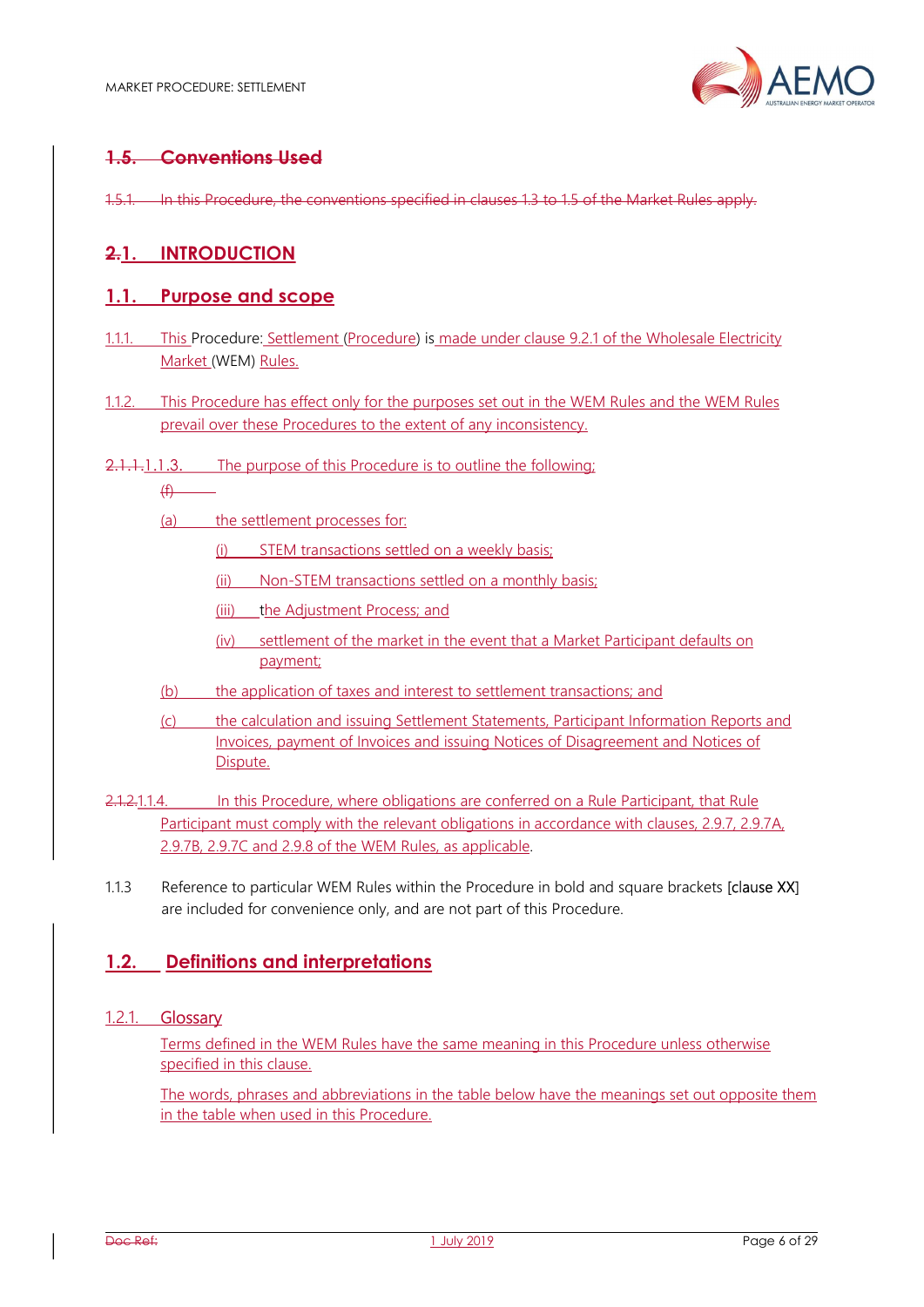

| Term                                    | Definition                                                                                                                                                                                                                                                                                                                                                                                                                  |
|-----------------------------------------|-----------------------------------------------------------------------------------------------------------------------------------------------------------------------------------------------------------------------------------------------------------------------------------------------------------------------------------------------------------------------------------------------------------------------------|
| Adjustment Process                      | The process undertaken by AEMO to recalculate the transactions in the market, in<br>accordance with clause 9.16.3 of the WEMMarket Rules.                                                                                                                                                                                                                                                                                   |
| <b>Ancillary Service</b><br>Settlement  | The process of calculating a Rule Participant's transactions pertaining to their Ancillary<br>Service segment in accordance with clause 9.9 of the Market Rules and reflected in the<br>Non-STEM Settlement Statement for the Trading Month.                                                                                                                                                                                |
| AustraClear                             | The electronic funds transaction system used by AEMO and Rule Participants to settle<br>market payments.                                                                                                                                                                                                                                                                                                                    |
| <b>Balancing Settlement</b>             | The process of calculating a Rule Participant's transactions pertaining to their<br>Balancing segment in accordance with clause 9.8 of the Market Rules and reflected in<br>the Non-STEM Settlement Statement for the Trading Month.                                                                                                                                                                                        |
| Default Levy Settlement                 | The process of calculating and allocating a Rule Participant's share of a Payment<br>Default amount.                                                                                                                                                                                                                                                                                                                        |
| Market Participant Fee<br>Settlement    | The process of calculating a Rule Participant's transactions pertaining to its fees<br>associated with the services provided by AEMO (including in its capacity as System<br>Management), and the Economic Regulation Authority as described in clause 2.24 of<br>the Market-WEM Rules, in accordance with clause 9.13 of the Market-WEM Rules and<br>reflected in the Non-STEM Settlement Statement for the Trading Month. |
| Non-STEM Settlement                     | The process of calculating a Rule Participant's net settlement amount for all<br>transactions and amounts other than those pertaining to the STEM, in accordance<br>with clause 9.14 of the Market-WEM Rules.                                                                                                                                                                                                               |
| Non-STEM Settlement<br>Statement        | The statement issued by AEMO, to a Rule Participant. A settlement statement for a<br>Trading Month containing the information described in clause 9.18.3 of the WEM<br>Rules." containing the transactions during a Trading Day, other than those transactions<br>pertaining to the STEM.                                                                                                                                   |
| Outage Compensation<br>Settlement       | The process of calculating a Rule Participant's transactions pertaining to its Outage<br>compensation segment in accordance with clause 9.10 of the Market-WEM Rules and<br>reflected in the Non-STEM Settlement Statement for the Trading Month.                                                                                                                                                                           |
| Participant Information<br>Report (PIR) | A report produced by AEMO specifying the variable inputs and calculations for each<br>transaction made by a Rule Participant during a Trading Day.                                                                                                                                                                                                                                                                          |
| <b>Reconciliation Settlement</b>        | The process of calculating a Rule Participant's transactions pertaining to their<br>reconciliation segment, as reflected in the Non-STEM Settlement Statement for the<br>Trading Month.                                                                                                                                                                                                                                     |
| Reserve Capacity<br>Settlement          | The process of calculating a Rule Participant's transactions pertaining to their Reserve<br>Capacity segment, as reflected in the Non-STEM Settlement Statement for the Trading<br>Month.                                                                                                                                                                                                                                   |
| Settlement Date                         | The date upon which a Rule Participant must make a payment to AEMO for a<br>settlement Invoice.                                                                                                                                                                                                                                                                                                                             |
| <b>STEM Settlement</b>                  | The process of calculating a Rule Participant's net settlement amount for all<br>transactions pertaining to the STEM.                                                                                                                                                                                                                                                                                                       |

#### 1.2.2. Interpretation

The following principles of interpretation apply to these Procedures unless otherwise expressly indicated:

- (a) references to time are references to Australian Western Standard Time;
- (b) terms that are capitalised, but not defined in this Procedure, have the meaning given in the WEM Rules;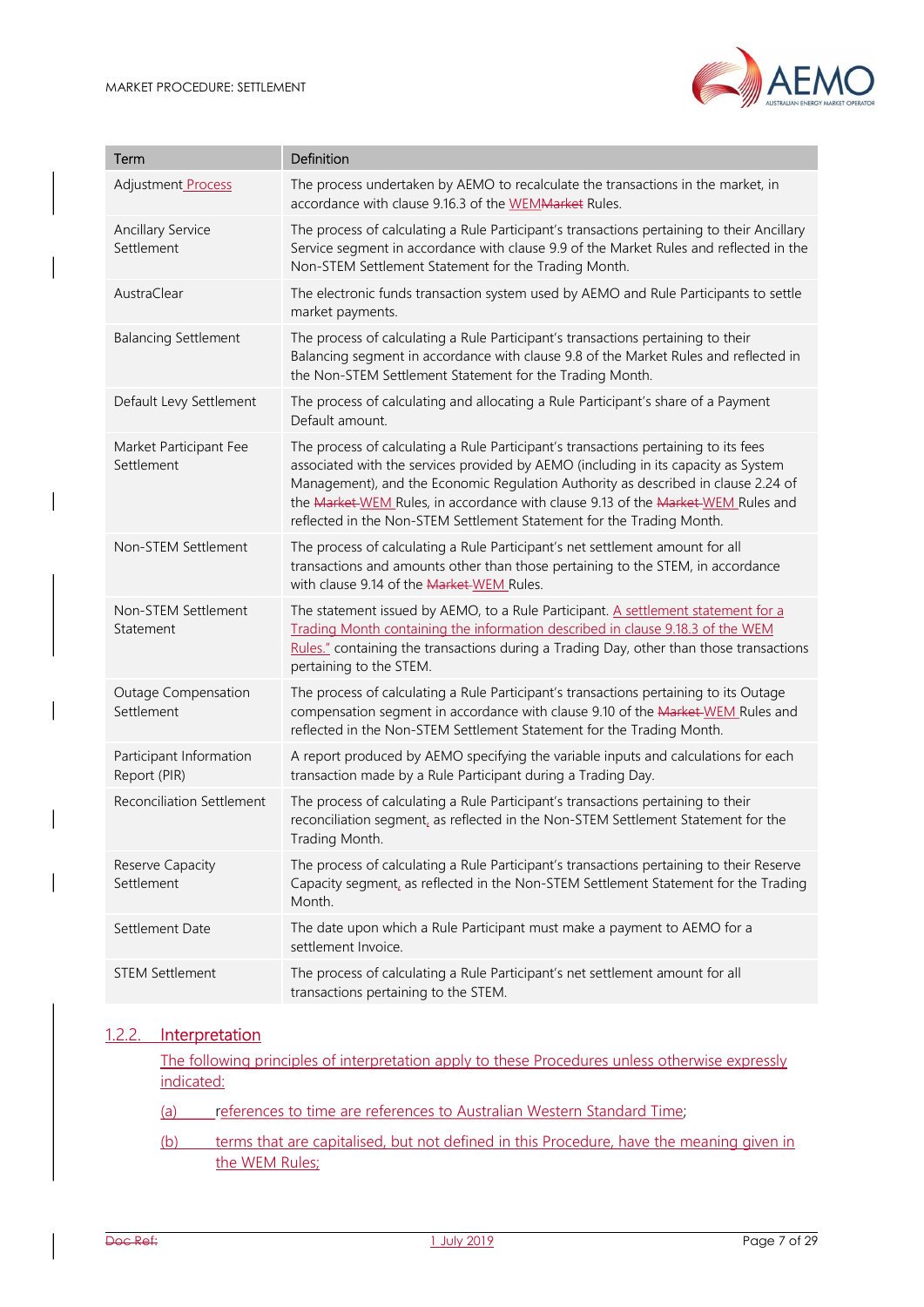

- (c) to the extent that this Procedure is inconsistent with the WEM Rules, the WEM Rules prevail to the extent of the inconsistency;
- (d) a reference to the WEM Rules or Market Procedures includes any associated forms required or contemplated by the WEM Rules or Market Procedures; and
- (e) words expressed in the singular include the plural and vice versa.

In this Procedure the conventions specified in sections 1.3 to 1.5 of the WEM Rules apply.

## 1.3. Related documents

The following Market Procedures, Power System Operation Procedures (PSOPs) and market documents (available on Market Web-Site<sup>2</sup>) provide background information to this Procedure:

- (g)(a) Market Procedure: Notices and Communications;
- (h)(b) Market Procedure: Capacity Credit Allocation;
- (i)(c) Market Procedure: Meter Data Submissions;
- (i)(d) Market Procedure: Individual Reserve Capacity Requirement;
- (k)(e) Market Procedure: Prudential Requirements;
- (l)(f) the Settlement Cycle Timeline; and
- (g) the Product Calculation Sheet (available on request).

-

<sup>&</sup>lt;sup>2</sup> Available at http://aemo.com.au/Electricity/Wholesale-Electricity-Market-WEM/Procedures.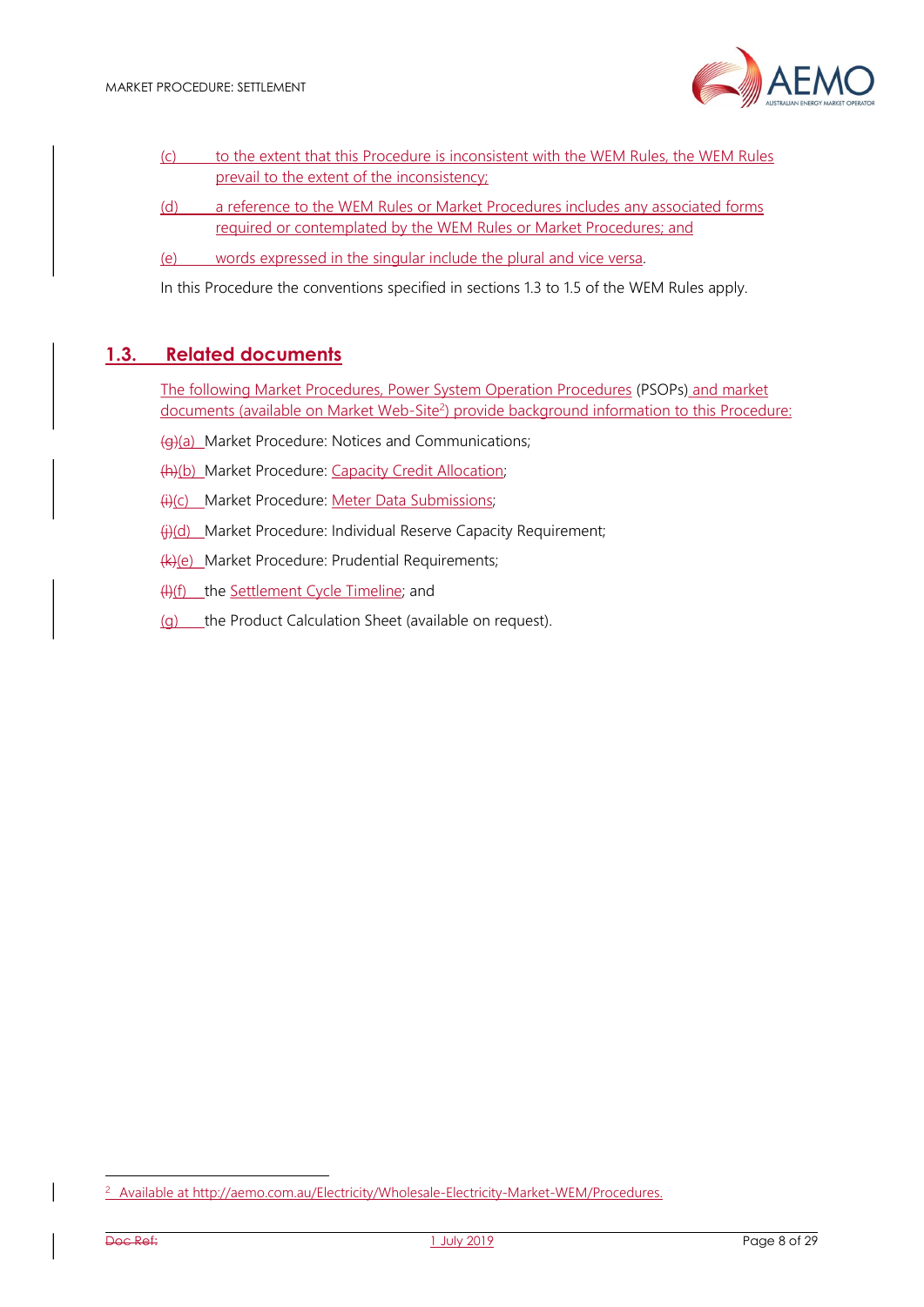

# **3.2. STEM SETTLEMENT**

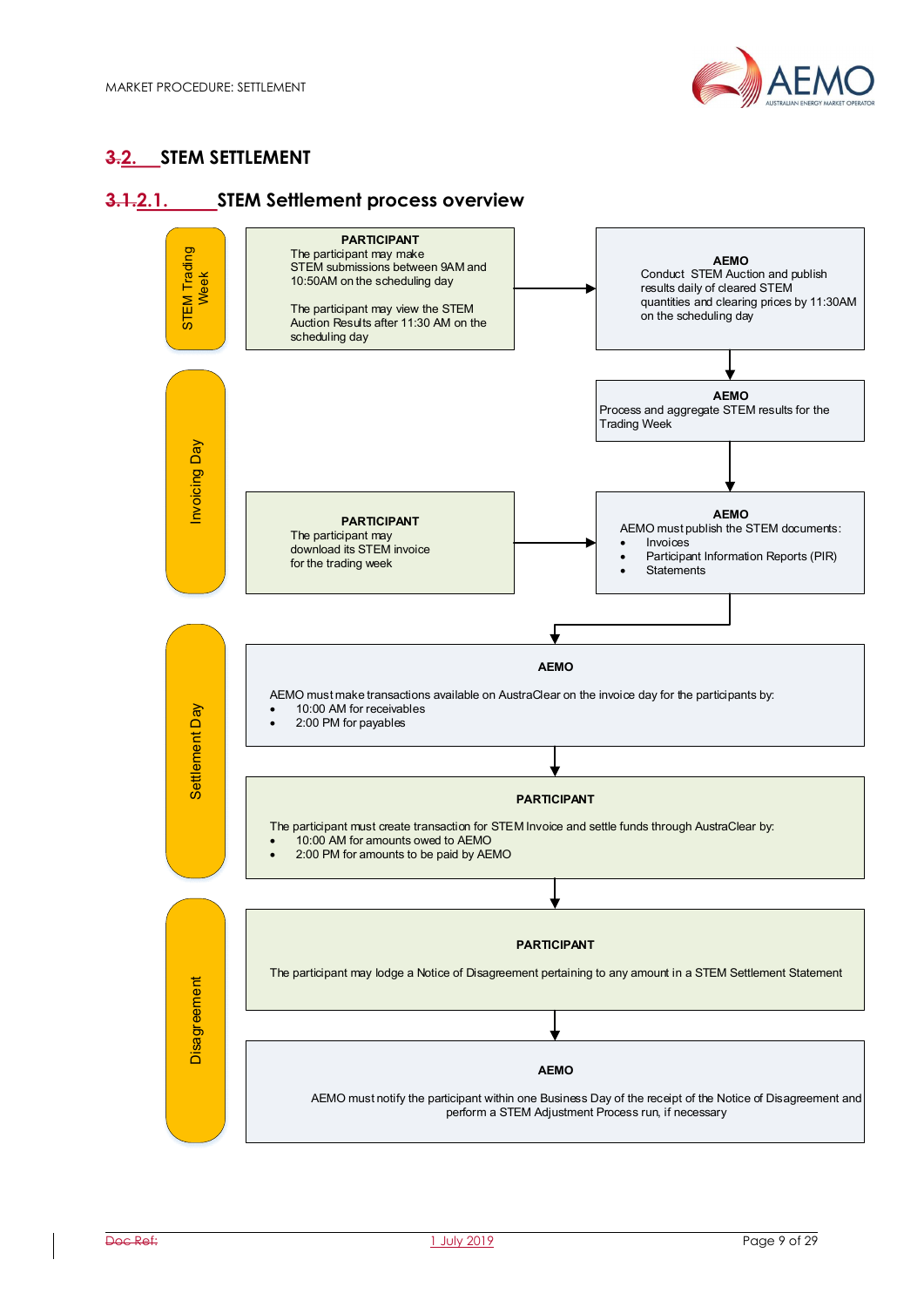

# 3.2.2.2. STEM Settlement timeline



**3.3.2.3. STEM Settlement process**AEMO must settle a STEM Trading Week in accordance with the sSettlement Coycle ta Timeline [clause 9.17.1]. The sSettlement cCycle ta Timeline defines the applicable dates for each of the events for each STEM Trading Week, including:

- (a) the start of the Trading Week;
- (b) the end of the Trading Week;
- (c) the statement and Invoice date;
- (d) the Settlement Date; and
- $(e)$  the d $\theta$ isagreement d $\theta$ eadline.

3.3.2.2.3.2. During a STEM Trading Week, a Rule Participant may make submissions and participate in the STEM. The STEM Trading Week begins at the Trading Interval commencing at 8:00 AM on Thursday and ends on the Trading Interval commencing at 7:30 AM on the following Thursday.

3.3.3.2.3.3. After a Trading Week, AEMO must calculate a Rule Participant's STEM SSettlement amount for a Trading Week in accordance with clause 9.6.1 of the Market WEM Rules.

- 3.3.4.2.3.4. On the first Business Day commencing after the end of a Trading Week, AEMO must issue to each Rule Market Participant that transacted participating in the STEM [clause 9.16.1(a)]:
	- (a) a STEM Settlement Statement for each of the Trading Days in the Trading Week in accordance with step 6.1 of this Procedure;
	- (b) a STEM PIR for each of the Trading Days in the Trading Week in accordance with step 6.2; and
	- $(c)(b)$  an Invoice for the STEM Settlement Statements in the Trading Week, referred to at step 2.3.4(a) above, in accordance with step 7.1 of this Procedure; and
	- (d)(c) AEMO must also issue a STEM a STEM PIR for each of the Trading Days in the Trading Week in accordance with step 6.2 of this Procedure.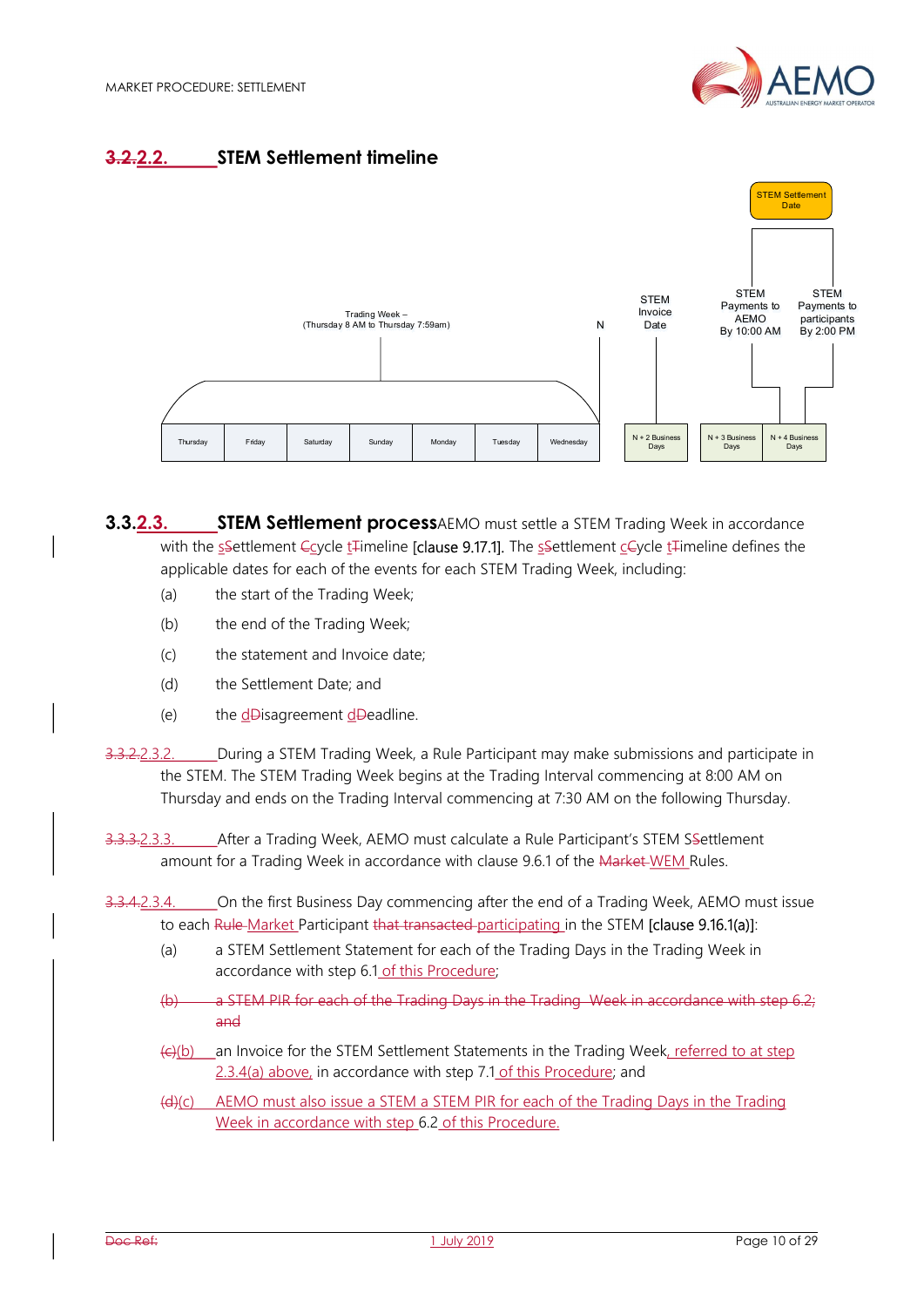- 3.3.5.2.3.5. On the second Business Day following the provision of STEM Settlement Statement, PIR and Invoice by AEMO to a Rule Participant under step 2.3.4 of this Procedure [clause 9.22], AEMO and the Rule Participant must settle each Invoice in accordance with step 7.3.6section 8 of this Procedure [clause 9.16.1].b)]
- 3.3.6.2.3.6. If a Rule-STEM Market Participant disagrees with any amount stated in the STEM Settlement Statement issued under step 2.3.4 of this Procedure, the Rule STEM Market Participant may under clause 9.20 of the WEM Rules issue a Notice of Disagreement to AEMO by the STEM Settlement Disagreement Deadline, *[Coutlined at clause 9.16.1(c) of the WEM Rules]*, in accordance with the steps in section 9 CHAPTER 9 of this Procedure **[clause 9.17.3]**.

# 4.3. NON-STEM SETTLEMENT

## 4.1.3.1. Non-STEM Settlement process overview

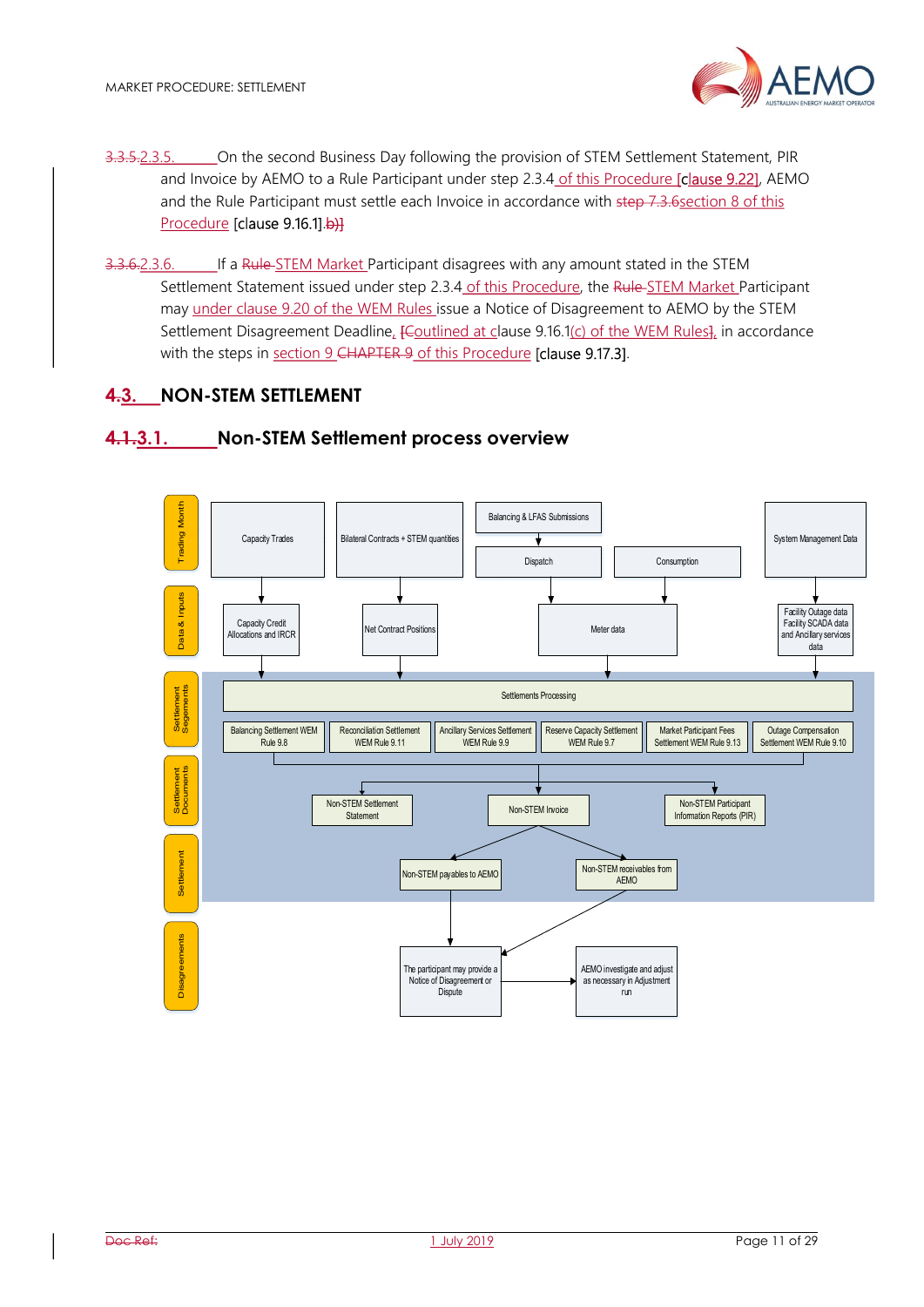



# 4.2.3.2. Example of the Non-STEM Settlement timeline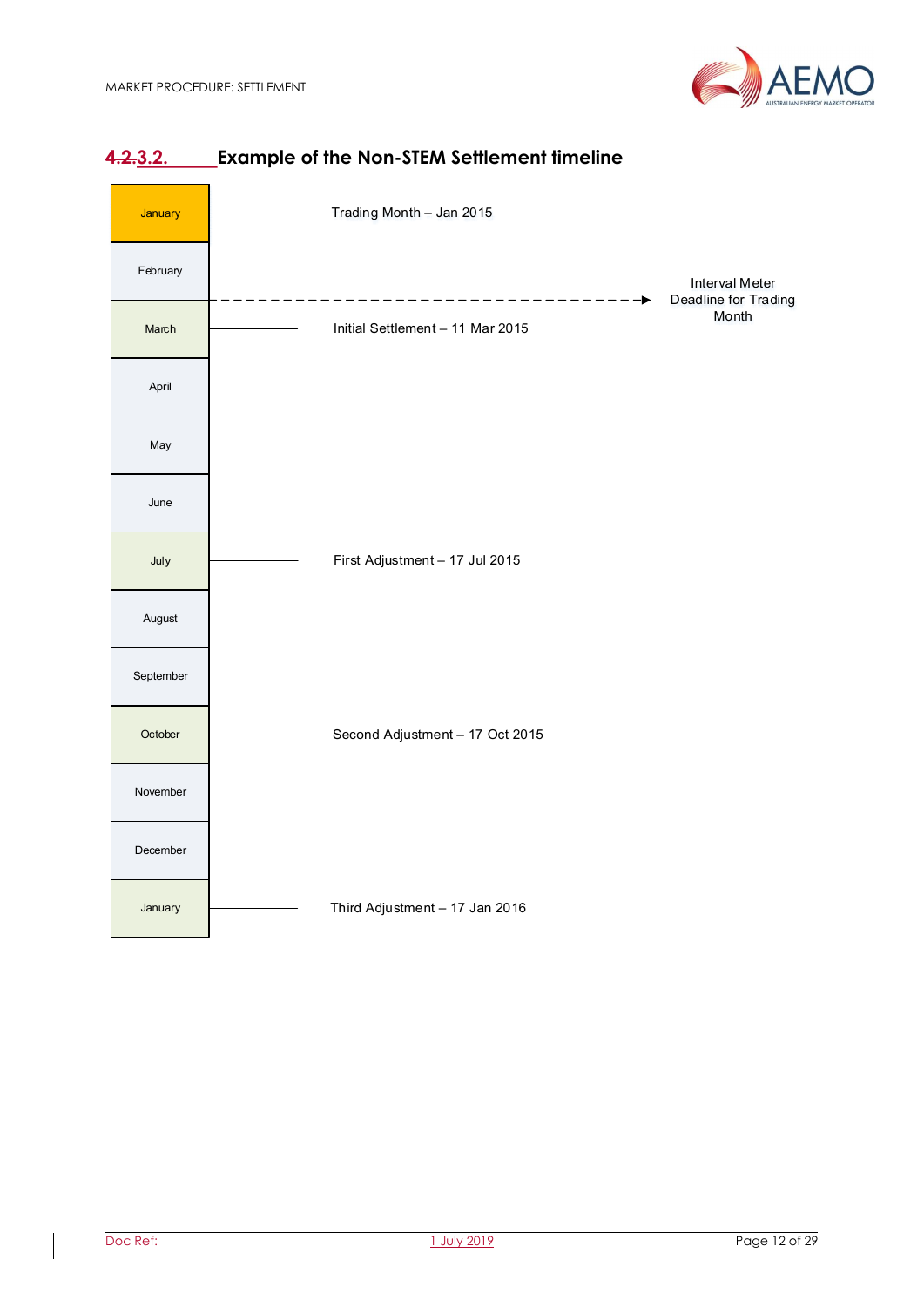

# 4.3.3.3. Non-STEM Settlement process

- 4.3.1.3.3.1. AEMO must process and settle all transactions, other than those undertaken in the STEM for the Trading Month, in accordance with the dates specified in the  $s$ Settlement  $c\in\gamma$ cle Timeline [clause 9.16.28.1].
- 4.3.2.3.3.2. Non-STEM Settlement calculations for the Trading Month must use the Meter Data Submissions received up to the Interval Meter Deadline for the respective Trading Month.
- 4.3.3.3.3.3. The Interval Meter Deadline occurs on the first Business Day of the second month following the month when the Trading Month commenced **[clause 9.16.2(a)]**. This deadline is the date that the Metering Data Agent must provide metering data to AEMO to settle for the Trading Month-**[Clause 9.16.2(a)]**.
- 4.3.4.3.3.4. Prior to commencing the Non-STEM Settlement process for the Trading Month, AEMO must determine the Individual Reserve Capacity Requirement and the Capacity Credit Allocation for each Rule Participant in accordance with the Market Procedure: for Individual Reserve Capacity Requirements and Market Procedure: for Capacity Credit Allocation.
- 4.3.5.3.3.5. AEMO must use the following information when calculating the Non-STEM Settlement amount [clause 9.3.1]:
	- (a) the Ancillary Service, and  $\Theta$ outage  $\epsilon$ Compensation sSettlement data described in clause 3.22 of the Market WEM Rules;
	- (b) the Reserve Capacity  $s$ Settlement data described in clause 4.29 of the Market WEM Rules; and
	- (c) the Eenergy Mmarket sSettlement data described in clause 6.21 of the Market WEM Rules.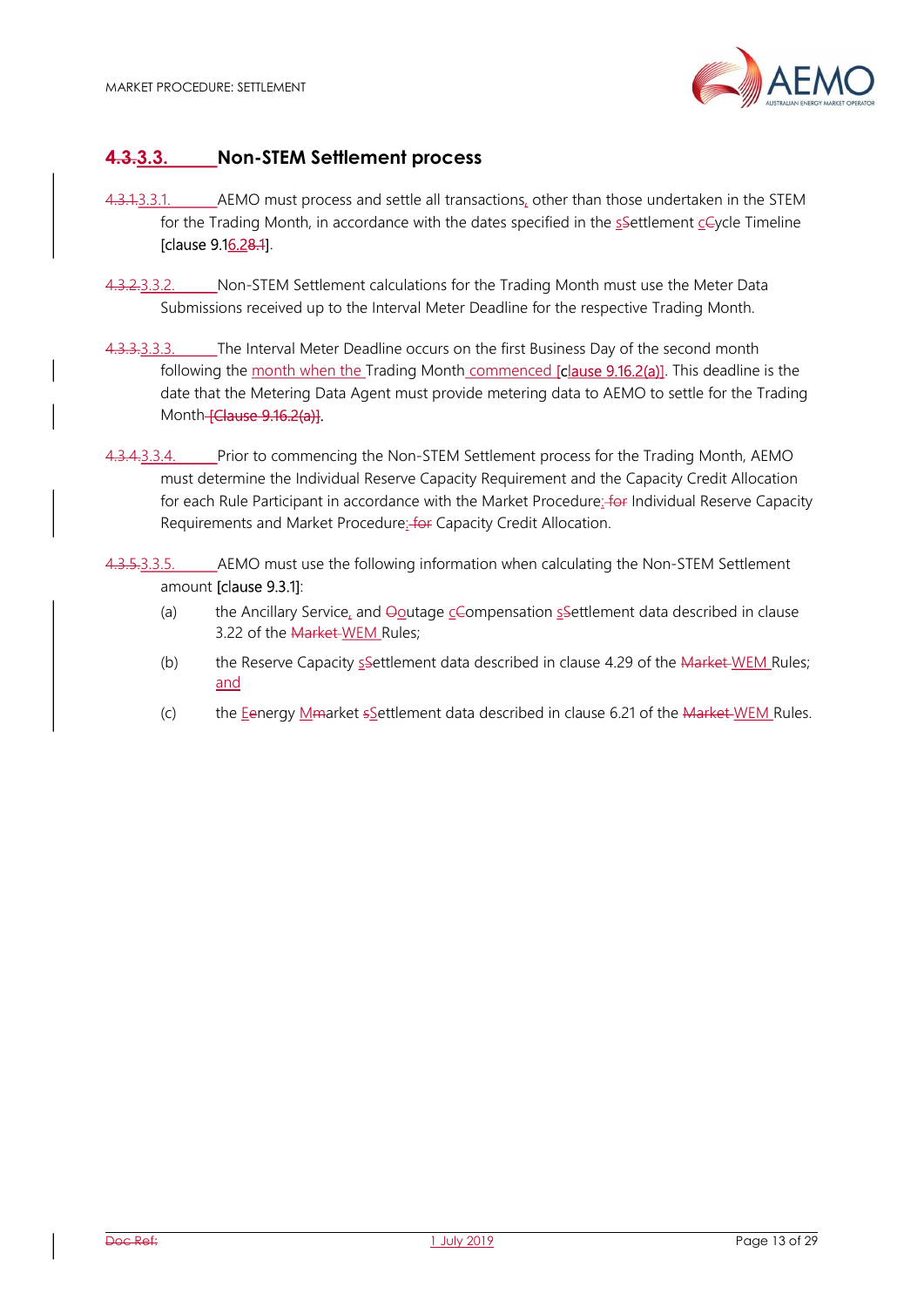

- 4.3.6.3.3.6. AEMO must issue a Non-STEM Settlement Statement for the Trading Month, the date must be not less than three Business Days and not more than no later than five Business Days after the Interval Meter Deadline [clause 9.16.2(c)].
- 4.3.7.3.3.7. AEMO must issue a Non-STEM Settlement Invoice for the Trading Month on the sixth Business Days of the second month following the month in which the Trading Month being settled commenced after the Interval Meter Deadline [clause 9.16.2(d)].
- 4.3.8.3.3.8. AEMO and Rule Participants must settle the amounts stated in the Non-STEM Settlement Invoice issued in accordance with step 3.3.7 of this Procedure, on the eighth seventh Business Day after the Interval Meter Deadline, and provide payment in accordance with the steps in stepection 8.1 of this Procedure [clause 9.16.2(e)].
- 4.3.9.3.3.9. If a Rule Participant disagrees with any amount stated in the Non-STEM Settlement Statement issued in step 3.3.6 of this Procedure, the Market Rule Participant may issue a Notice of Disagreement to AEMO by the Non-STEM Settlement Disagreement Deadline in accordance with the steps in section9 of this Procedure [clause 9.18.4].

# 4.4.3.4. Non-STEM Settlement segments

- 4.4.1.3.4.1. AEMO must process and calculate all transactions other than those undertaken in the STEM for the Trading Month and attribute them to each of the following Non-STEM Settlement segments:
	- (a) Balancing Settlement (refer to section 3.5 of this Procedure);
	- (b) Reconciliation Settlement (refer to section 3.6 of this Procedure);
	- (c) Ancillary Service Settlement (refer to section 3.7 of this Procedure);
	- (d) Reserve Capacity Settlement (refer to section 3.8 of this Procedure);
	- (e) Market Participant Fee Settlement (refer to section 3.9 of this Procedure); and
	- (f) Outage Compensation Settlement (refer to section 3.10 of this Procedure).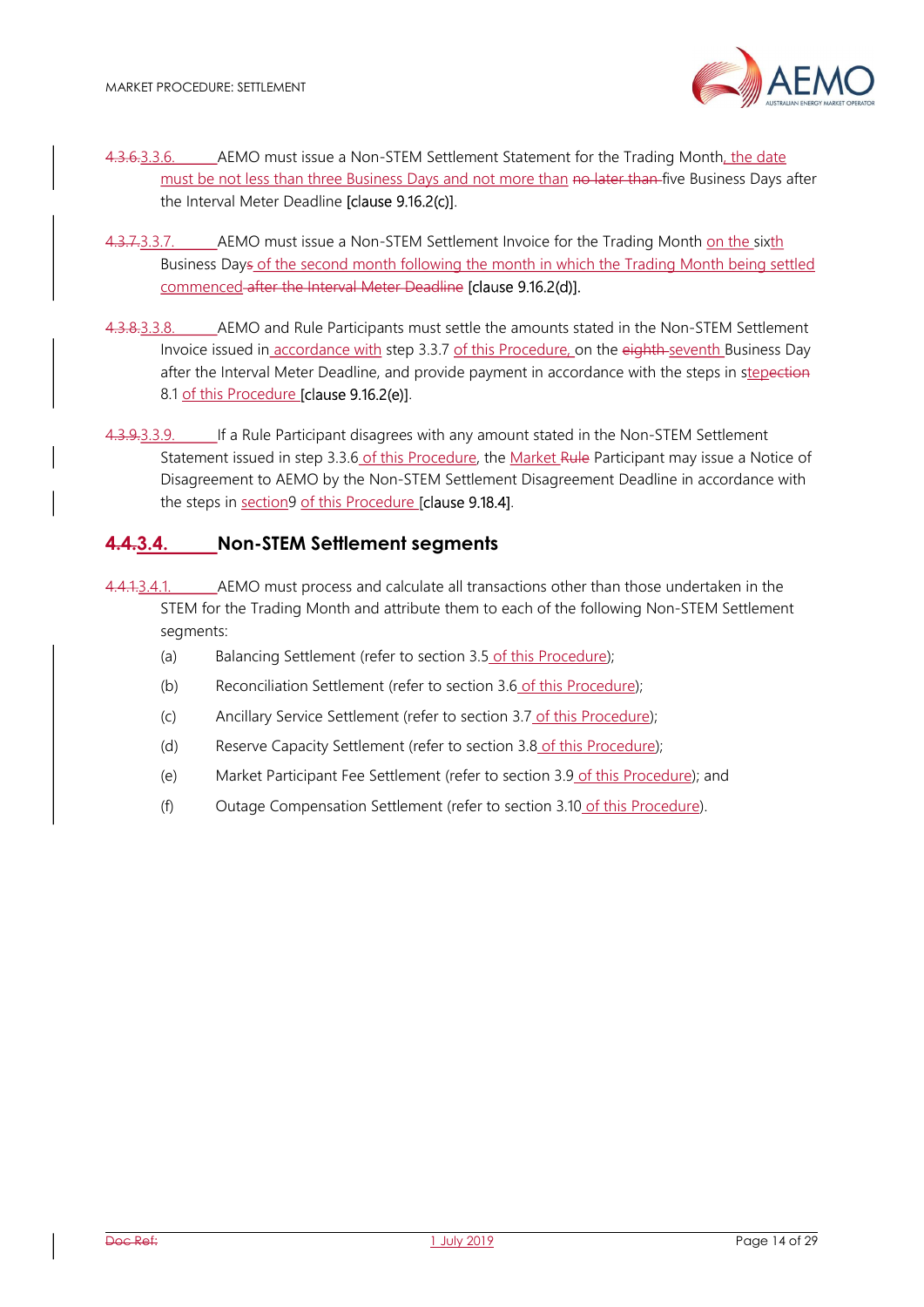4.4.2.3.4.2. AEMO must commence calculations of each Non-STEM Settlement segment after the Interval Meter Deadline, andDeadline and complete the calculations not less than three Business Days and not more than five Business Days after the Interval Meter Deadline forof the Trading Month [clause 9.16.2(c)].

#### 4.5.3.5. Balancing Settlement

- 4.5.1.3.5.1. AEMO must calculate each MarketRule Participant's Balancing Settlement amount for each Trading Interval of the Trading Month, in accordance with clause 9.8.1 of the Market-WEM Rules.
- 4.5.2.3.5.2. AEMO must calculate the payment for dispatch of any Demand Side Programmes and Dispatchable Loads dispatched by AEMO (in its capacity as System Management) based on the Consumption Decreased Price Standing Data pricespecified by the Rule Market Participant in the WEMS in accordance with Appendix 1 clause 6.17.6 of the Market WEM Rules.
- 4.5.3.5.3. AEMO must calculate payments for generators dispatched Out of Merit for constrained on or constrained off compensation payments in accordance with clause 6.17.3, 6.17.4, 6.17.5 and 6.17.5A of the Market WEM Rules.
- 4.5.4.3.5.4. AEMO must calculate the monthly sum of each Rule Participant's Balancing Settlement amounts to determine the net Non-STEM Settlement amount for the Trading Month in accordance with step 3.11.1 of this Procedure.

#### 4.6.3.6. Reconciliation Settlement

- 4.6.1.3.6.1. AEMO must calculate each Rule Market Participant's share of the Reconciliation Settlement segment for the Trading Month, in accordance with clause 9.11.1 of the Market WEM Rules.
- 4.6.2.3.6.2. AEMO must allocate the costs of the Reconciliation Settlement segment to each Market Participant based on its consumption share, to pay for the following:
	- (a) Balancing Settlement segment imbalance for the Trading Month;
	- (b) constrained on and constrained off compensation payments;
	- (c) differences in average marginal losses, from actual marginal losses;
	- (d) dispatch of any Demand Side Programmes and; Dispatchable Loads; and
	- (e) shortfall in payment for Load Rejection Reserve Service, System Restart Service and Dispatch Support Service for the Trading Month.
- 4.6.3.3.6.3. AEMO mustcalculate determine the consumption share for each Market Customer Participant in each Trading Monthbased on its monthly energy usage, in accordance with clause 9.3.7 of the Market-WEM Rules.
- 4.6.4.3.6.4. AEMO must use the calculated monthly value of each Rule Participant's Reconciliation Settlement amount to determine the net Non-STEM Settlement amount for the Trading Month in accordance with step 3.11.1 of this Procedure.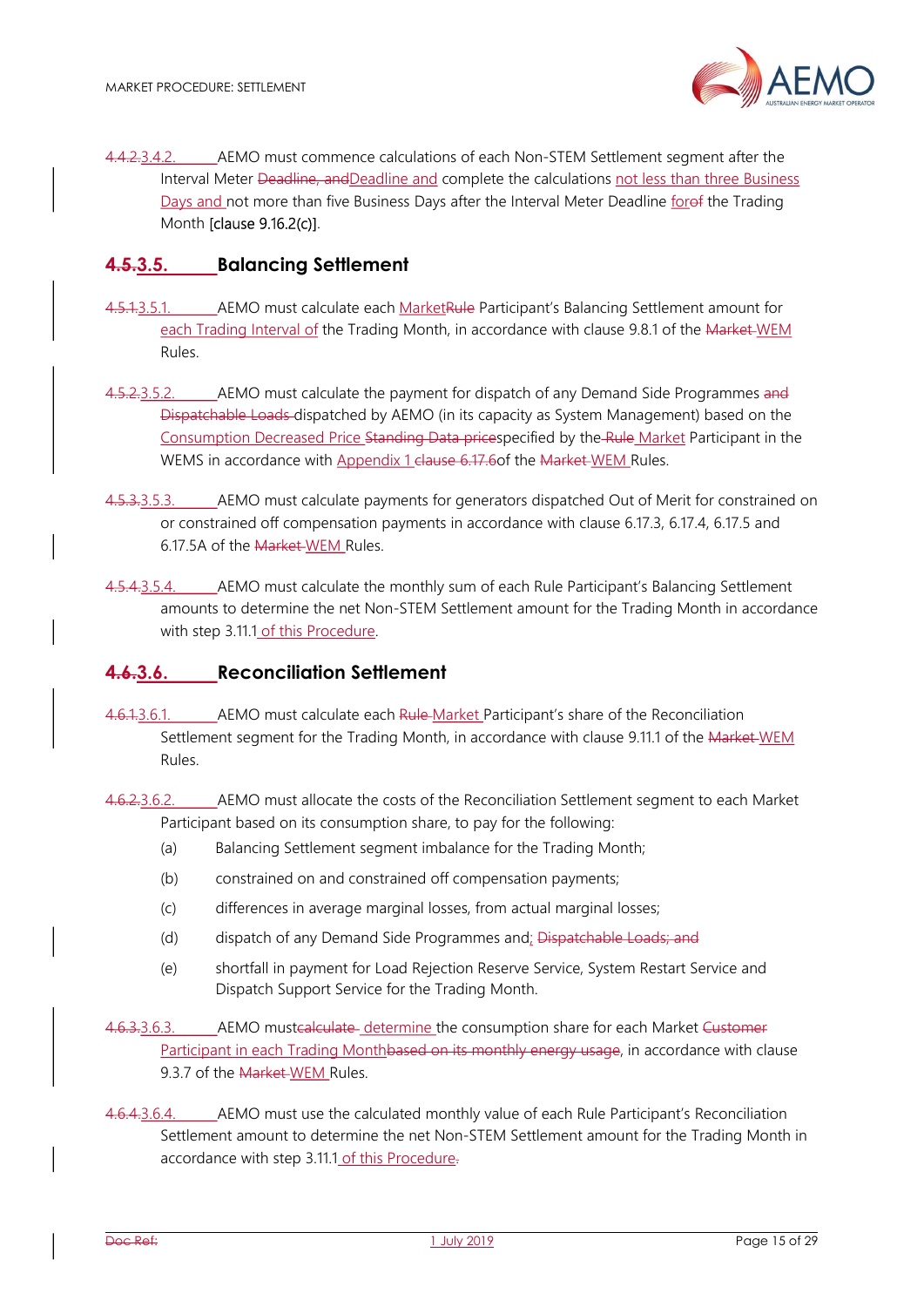

# 4.7.3.7. Ancillary Services Settlement

- 4.7.1.3.7.1. AEMO must calculate each Rule Participant's share of the Ancillary Services Settlement segment for the Trading Month, in accordance with clause 9.9.1 of the Market-WEM Rules.
- 4.7.2.3.7.2. AEMO must allocate the costs of Ancillary Services s Settlement segment for the Trading Month, to each Rule Participant, based on its consumption share in accordance with clause 9.9.1 of the Market WEM Rules.
- 4.7.3.3.7.3. AEMO must calculate the Verve Energy Synergy Ancillary Service provider payment for the Trading Month, in accordance with clause 9.9.1 of the Market WEM Rules.
- 4.7.4.3.7.4. AEMO must calculate the "ASP Payment" to pay for contracted Ancillary Services provided by a Rule Participant, which is not Verve EnergySynergy, for the Trading Month, in accordance with clause 9.9.3 of the Market WEM Rules.
- 4.7.5.3.7.5. AEMO must calculate the "LF\_Market\_Payment" to pay a Rule Participant for providing Load Following Services to maintain system frequency, for the Trading Month, in accordance with clause 9.9.2(d) of the Market WEM Rules.
- 4.7.6.3.7.6. AEMO must calculate the "LF Capacity Cost Share" for each Rule Participant, based on its market share of metered quantities for Non-Scheduled Generators, Non-Dispatchable and Interruptible Loads, for the Trading Month, in accordance with clause 9.9.2(p) of the Market WEM Rules.
- 4.7.7.3.7.7. AEMO must calculate the "LF\_Market\_Cost\_Share" for each Rule Participant, based on its market share of metered quantities for Non-Scheduled Generators, Non-Dispatchable and Interruptible Loads, for the Trading Month, in accordance with clause 9.9.2(n) of the Market WEM Rules.
- 4.7.8.3.7.8. AEMO must calculate the "SR\_Availability\_Cost\_Share" for each Market Generator, based on its proportion of deemed risk that its generator(s) imposes on the system, for the Trading Month, in accordance with clause 9.9.2(l) of the Market WEM Rules.
- 4.7.9.3.7.9. AEMO must update the allocate-costs in the settlement system for each Trading Month to each Market Customer for Load Rejection Reserve Service, System Restart Service and Dispatch Support Service in accordance with clause 3.22.1 of the Market WEM Rules. The allocation is based on the consumption share for the Trading Month in accordance with clauses 9.9.1 and 9.3.7 of the Market WEM Rules.
- 4.7.10.3.7.10. AEMO must use the calculated monthly value of each Rule Participant's Ancillary Service Settlement amount to determine the net Non-STEM Settlement amount for the Trading Month in accordance with step 3.11.1 of this Procedure.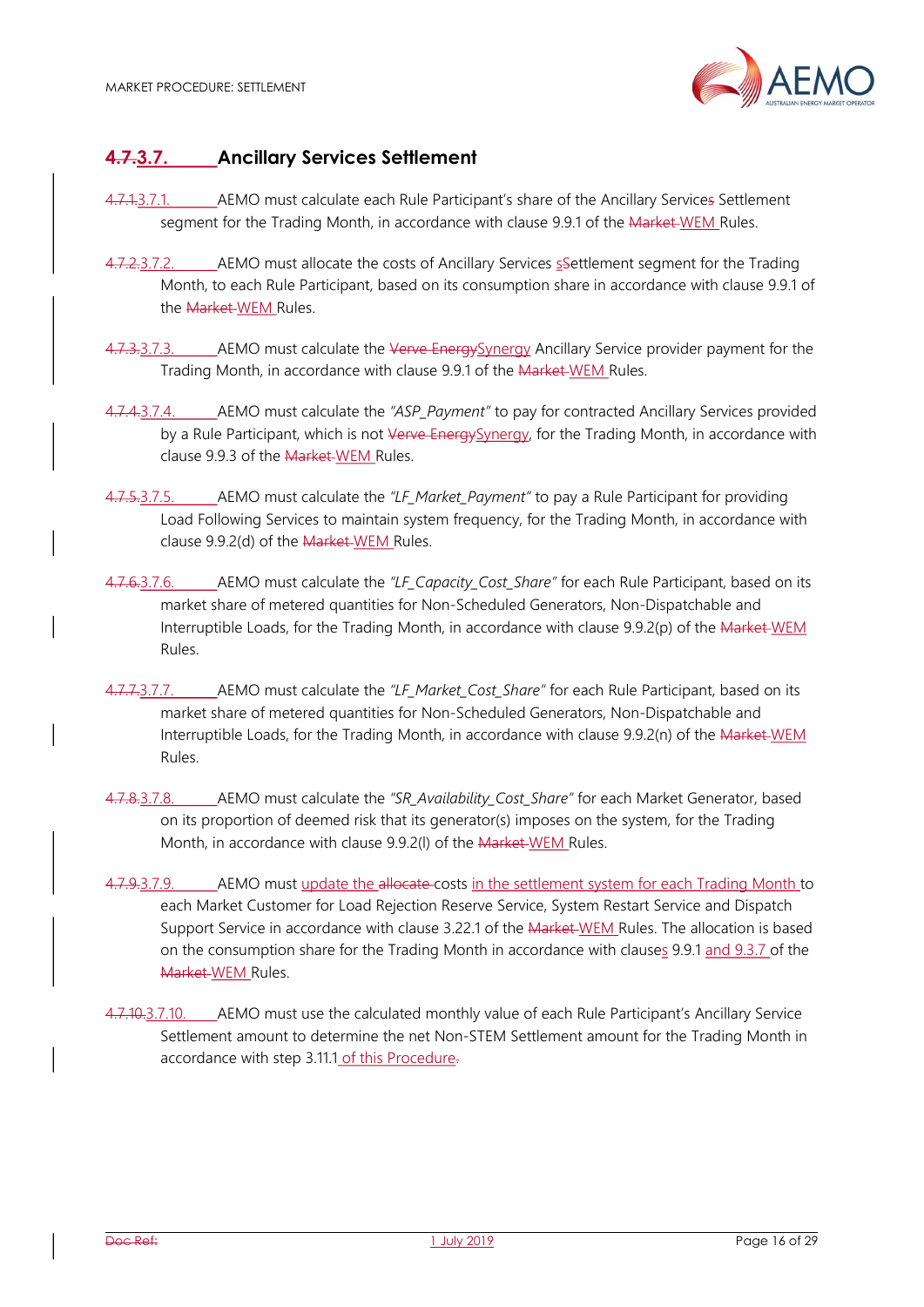

# 4.8.3.8. Reserve Capacity Settlement

- 4.8.1.3.8.1. AEMO must calculate and allocate each Rule Participant's share of the Reserve Capacity Settlement segment for the Trading Month, in accordance with clause 9.7.1 of the Market WEM Rules.
- 4.8.2.3.8.2. AEMO must calculate the quantity and amount payable for any uncontracted Capacity Credits not covered by Special Price Arrangements and which are not allocated to another Rule Participant for the Trading Month and apply the Monthly Reserve Capacity Price.
- 4.8.3.3.8.3. AEMO must calculate the quantity and amount payable for contracted Capacity Credits covered by Special Price Arrangements and which are not allocated to another Rule Participant for the Trading Month and apply the Monthly Special Reserve Capacity Price.
- 4.8.4.3.8.4. AEMO must calculate the Trading Interval Capacity Cost Refund payable to AEMO by a Rule Participant for the Trading Month, in accordance with clause 4.26.2F of the Market WEM Rules.
- 4.8.5.3.8.5. AEMO must calculate the Intermittent Load Refund payable to AEMO by a Rule Participant for each Intermittent Load registered, for the Trading Month, in accordance with 4.28A.1 of the Market WEM Rules.
- 4.8.6.3.8.6. AEMO must calculate the  $\frac{1}{2}$ Supplementary  $\frac{1}{2}$ Capacity  $\frac{1}{2}$ Payment to be made by AEMO to a Rule Participant for the supplementary capacity provided for the Trading Month, in accordance with the Supplementary Capacity Contract under clause 4.24.13 of the Market-WEM Rules.
- 4.8.7.3.8.7. AEMO must calculate the t<sub>re</sub>argeted Reserve Capacity Cost payment as defined under clause 4.28.1(a), for the cost of Reserve Capacity to be shared amongst those Market Customers who have not had sufficient Capacity Credits allocated to them for the Trading Month. AEMO must allocate the t<sub>Target</sub> Reserve Capacity Cost to each Market Customer in accordance with clause 4.28.3 of the Market WEM Rules.
- 4.8.8.3.8.8. AEMO must calculate the sShared Reserve Capacity Cost amount for the Trading Month and allocate it to Market Customers in accordance with clause 4.28.4 of the Market-WEM Rules.
- 4.8.9.3.8.9. AEMO must calculate the "LF\_Capacity\_Cost" as the total Load Following Service capacity payment to be paid by a Rule Participant to AEMO for the Trading Month, in accordance with clause 9.9.2(q) of the Market WEM Rules.
- 4.8.10.3.8.10. AEMO must use the calculated monthly value of each Rule Participant's Reserve Capacity Settlement amount to determine the net Non-STEM Settlement amount for the Trading Month, in accordance with step 3.11.1 of this Procedure.

# 4.9.3.9. Market Participant Fee Settlement

4.9.1.3.9.1. AEMO must calculate each Rule Participant's share of the Market Participant Fee Settlement segment for the Trading Month, in accordance with clause 9.13.1 of the Market WEM Rules.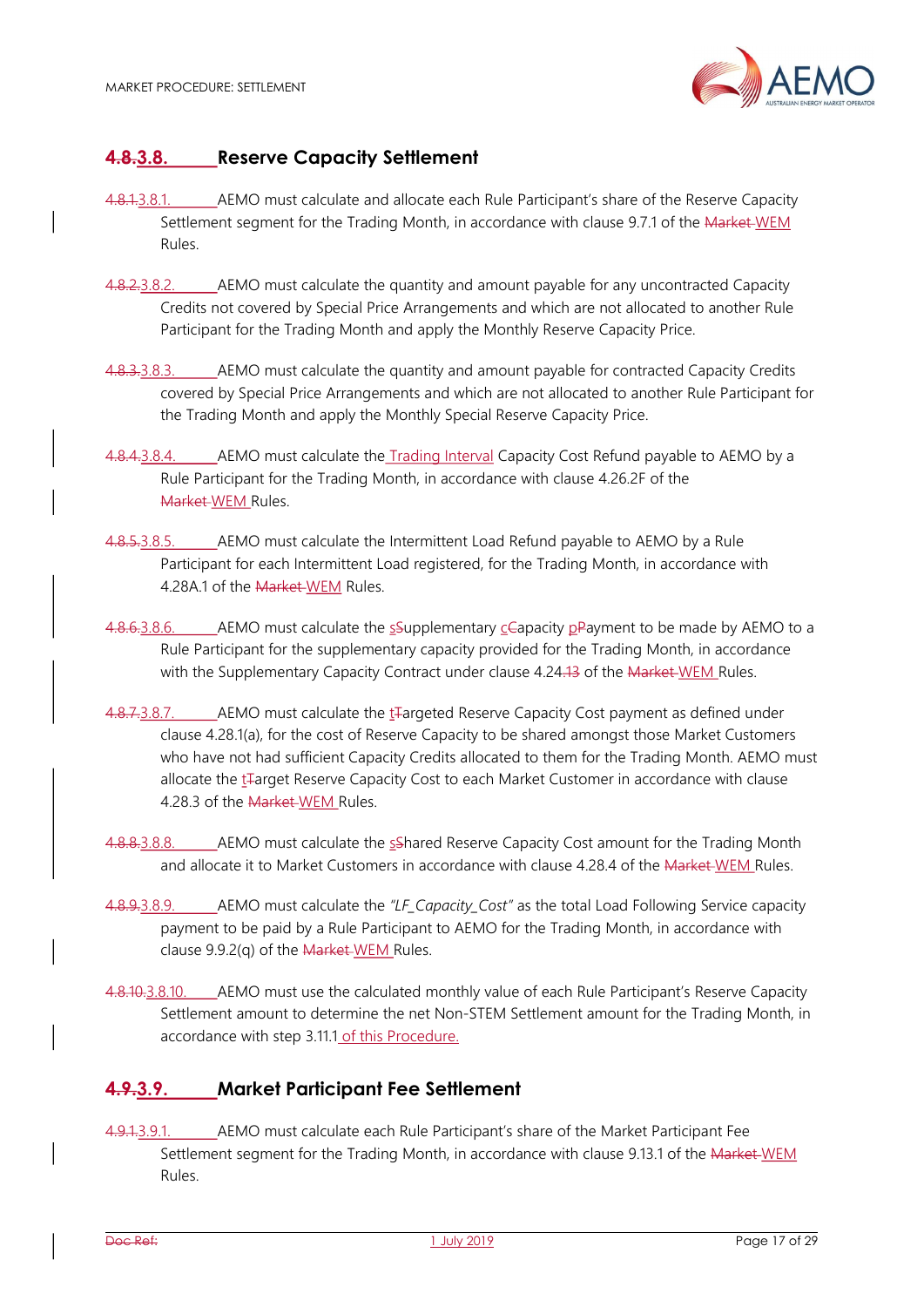

- 4.9.2.3.9.2. AEMO must charge a Market Participant Market Fees, System Management Fees and Regulator Fees for the Trading Month, determined under clause 2.24.2 of the Market WEM Rules.
- 4.9.3.3.9.3. AEMO must allocate each Rule Participant's share of the Market Participant Fee Settlement segment for the Trading Month, on the basis of the quantity of energy generated and consumed by the Market Participant, in accordance with clause 9.13 of the Market WEM Rules.
- 4.9.4.3.9.4. AEMO must use the monthly value of each Market Participant's Market Participant Fee Settlement amount to determine the net Non-STEM Settlement amount for the Trading Month in accordance with step 3.11.1 of this Procedure..

# 4.10.3.10. Outage Compensation Settlement

- 4.10.1.3.10.1. AEMO must calculate each Market Participant's share of the Outage Compensation Settlement segment, for the Trading Month, in accordance with 9.10.1 of the Market WEM Rules.
- 4.10.2.3.10.2. AEMO must determine the Outage Ceompensation Settlement amount in accordance with clause 3.19.12(e) of the Market-WEM Rules.
- 4.10.3.3.10.3. AEMO must allocate each Market Participant's share of the Outage Compensation Settlement segment for the Trading Month, on the basis of the consumption share for the Trading Month, in accordance with 9.10.1 of the Market-WEM Rules.
- 4.10.4.3.10.4. AEMO must use the monthly value of each Market Participant's Outage Compensation Settlement amount to determine the net Non-STEM Settlement amount for the Trading Month in accordance with step 3.11.1 of this Procedure.

## 4.11.3.11. Net Non-STEM Settlement

- 4.11.1.3.11.1. AEMO must calculate the net Non-STEM Settlement amount for each Rule Participant, for the Trading Month, in accordance with clause 9.14.1 of the Market WEM Rules.
- 4.11.2.3.11.2. AEMO must issue a Non-STEM Settlement Statement and a PIR for each Non-STEM Settlement segment amount in accordance with the steps in section 6.1 and section 6.2 of this Procedure.
- 4.11.3.3.11.3. AEMO must issue an Invoice to each Market Participant for the net Non-STEM Settlement amount in accordance with the steps in section 7.1 of this Procedure.
- 4.11.4.3.11.4. AEMO and Market Participants must settle the net Non-STEM Settlement amount, for the Trading Month, on the Settlement Date specified on the sSettlement cCycle t<sub>rimeline</sub>.

# 5.4. ADJUSTMENT PROCESS

## 5.1.4.1. Adjustments

5.1.1.4.1.1. AEMO must undertake thean Adjustment Process for a STEM sSettlement if a Rule Participant lodges a Notice of Disagreement with respect to a STEM sSettlement amount and AEMO considers the STEM Settlement Statement to be inaccurate.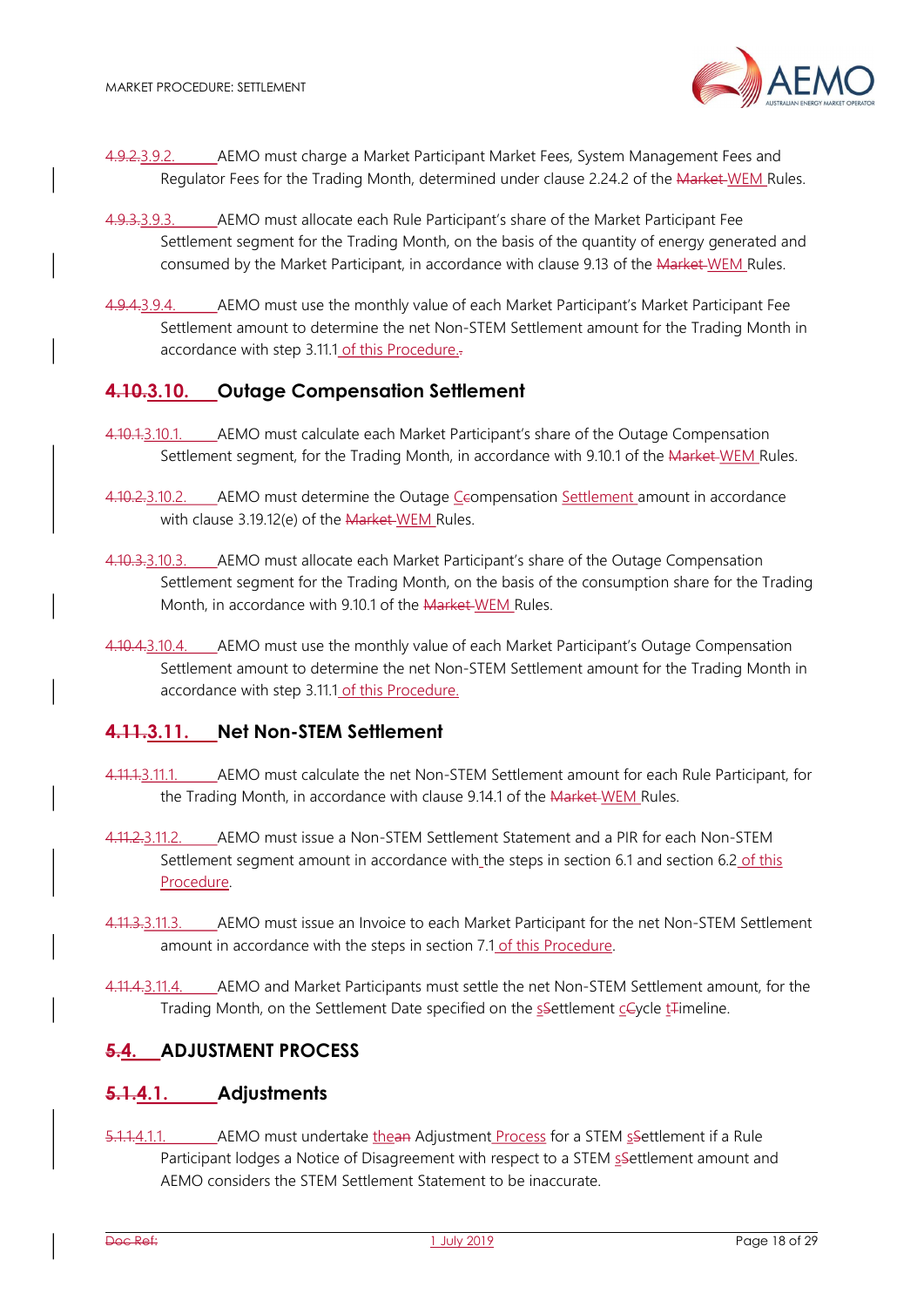

- 5.1.2.4.1.2. AEMO must undertake a monthly Adjustment Process for a Non-STEM Settlement in accordance with sSettlement cCycle t<sub>Timeline</sub>
- 5.1.3.4.1.3. Where an Adjustment Process is required for a:
	- (a) STEM Settlement Statement amount, AEMO must undertake the steps in section 4.2 of this Procedure; or
	- (b) Non-STEM Settlement amount, AEMO must undertake the steps in section 4.3 of this Procedure.

# 5.2.4.2. STEM Settlement Adjustments

- 5.2.1.4.2.1. If AEMO undertakes a STEM sSettlement Adjustment Process under step 4.1.1 of this Procedure, AEMO must commence the Adjustment Process two Business Days after the respective STEM Settlement Disagreement Deadline for the STEM Trading Week specified by the sesettlement cCycle tTimeline.
- 5.2.2.4.2.2. AEMO must recalculate the amounts in the relevant STEM Settlement segments in accordance with the steps in section  $\cdot$  of this Procedure, after first resolving any issues that may have caused the inaccuracy in the initial STEM Settlement Statement.
- 5.2.3.4.2.3. AEMO must issue an adjusted STEM Settlement Statement and PIR to each Rule Participant no later than 20 Business Days from commencing the STEM Adjustment Pprocess and in accordance with the steps in sections 6.1 and 6.2 of this Procedure [clause 9.16.4(b)].
- 5.2.4.4.2.4. AEMO must issue an adjusted Invoice for the Trading Week no later than two Business Days after the date of release of the adjusted STEM Settlement Statement and PIR in accordance with the steps in section 7.1 of this Procedure [clause 9.16.4(c)].
- 5.2.5.4.2.5. AEMO must calculate accrued interest on any adjusted STEM ssettlement amount in accordance with the steps in section 7.3 of this Procedure.

# 5.3.4.3. Non-STEM Settlement Adjustments

- 5.3.1.4.3.1. When AEMO undertakes a Non-STEM Settlement Adjustment Process, AEMO must recalculate the amounts in the relevant Non-STEM Settlement segments in accordance with the steps in section 3 of this Procedure.
- 5.3.2.4.3.2. When undertaking an Adjustment Process AEMO must recalculate the amounts in the relevant Non-STEM Settlement segments taking into account any of the following information provided in relation to the previous Non-STEM Settlement Statement issued for the Trading Month that is being adjusted **[clause 9.19.1(a)]**.
	- (a) revised metering data provided by the Metering Data Agent;

(c)(b) adjustment to Non-Balancing Dispatch Instruction Payments [clause 9.9.1A];

- (d)(c) actions arising from any Notice of Disagreement;
- $(e)(d)$  the resolution of any Notice of Dispute;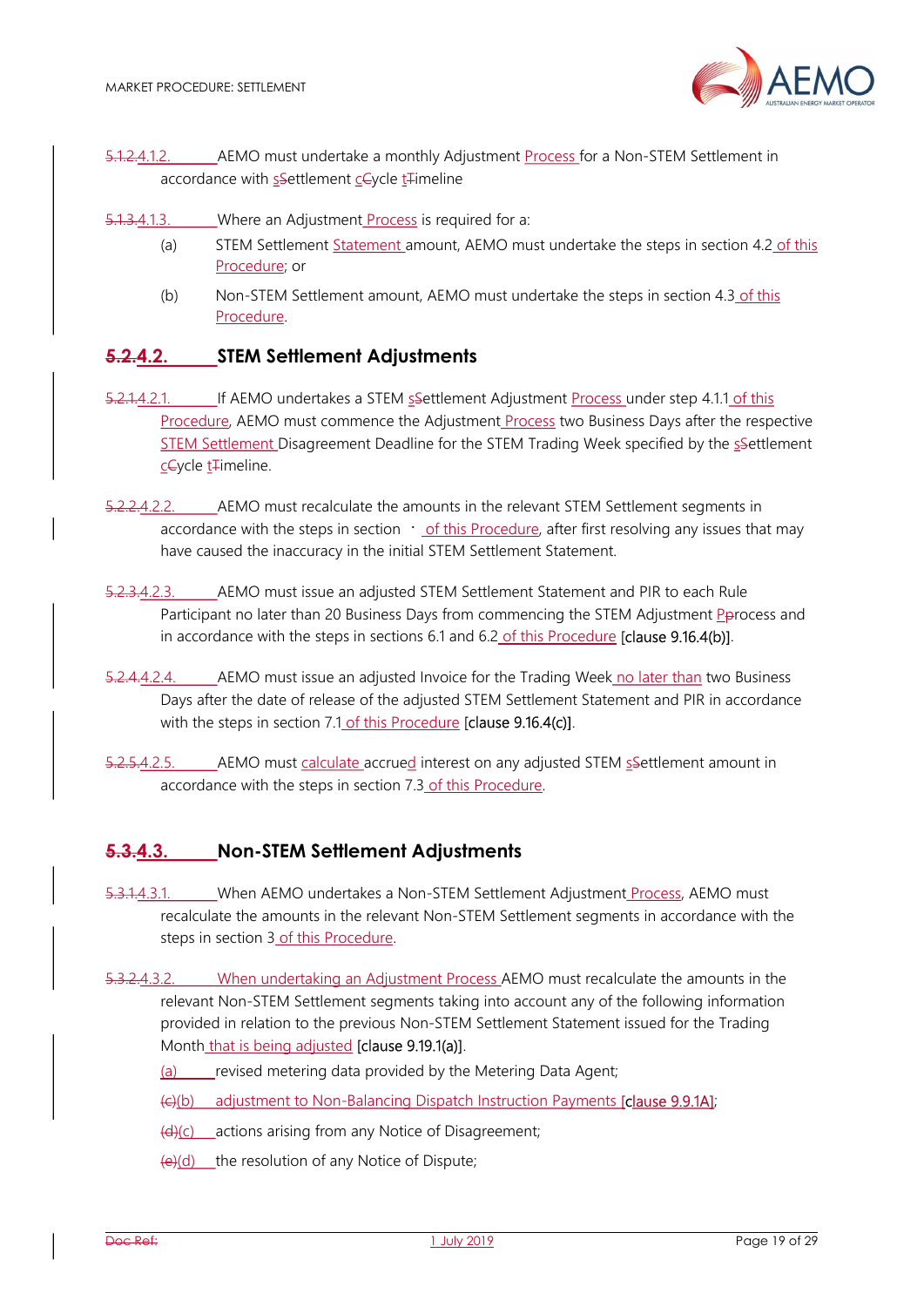

- $(f)(e)$  any determination of Out of Merit generation made in accordance with clauses 6.16A.1(b)(i), 6.16A.2(b)(i), 6.16B.1(b)(i) or 6.16B.2(b)(i) of the Market WEM Rules;
- (g)(f) revised Market Fees rate, System Management Fees rate or Regulator Fees rate [clause]  $9.16.3(d)$ ];  $\div$ and
- $(h)(q)$  any adjustment required for GST purposes under clause 9.1.2 of the Market-WEM Rules.
- 5.3.3.4.3.3. AEMO must follow the steps in section3 of this Procedure to recalculate and reallocate the Non-STEM Settlement segment.
- 5.3.4.4.3.4. AEMO must issue an adjusted Non-STEM Settlement Statement and PIR no later than 20 Business Days after the date of commencement of the Adjustment Process for the respective Non-STEM Settlement Statement for a Trading Month, in accordance with the steps in sections 6.1 and 6.2 of this Procedure.
- 5.3.5.4.3.5. AEMO must issue an adjusted Non-STEM Settlement Invoice two Business Days after the Non-STEM Settlement Statement and PIR are issued in accordance with the steps in section 7.1 of this Procedure. The adjusted Invoice must only include a net amount to be paid by either the Rule Participant or AEMO to reflect the adjusted Non-STEM Settlement amount for the Trading Month. The adjusted Invoice must take into account any amount from previous Adjustments Processes made under section 9.19 of the Market WEM Rules.
- 5.3.6.4.3.6. AEMO must calculate accrued interest on any adjusted Non-STEM Settlement amount in accordance with the steps in section 7.3 of this Procedure.

# 6.5. PAYMENT DEFAULT AND SETTLEMENT IN DEFAULT

# 6.1.5.1. Payment Default

- 6.1.1.5.1.1. If a Rule Participant fails to make a payment to AEMO by the Settlement Date, then AEMO must Draw Upon any Credit Support held by AEMO in accordance with the Market Procedure: for Prudential Requirements.
- 6.1.2.5.1.2. If at any time the Total Amount received by AEMO is not sufficient to settle the outstanding Invoice amount owed to AEMO, AEMO is only liable to make payments limited to the Total Amount, in accordance with clause 9.24.3A of the Market WEM Rules.
- 6.1.3.5.1.3. AEMO must apply the Total Amount in accordance with clause 9.24.3A(a) of the Market WEM Rules.
- 6.1.4.5.1.4. AEMO must notify all Rule Participants, by email, no later than 1:30 PM on the Business Day of the Payment Default, of the expected reduction in payment for the STEM Settlement or the Non-STEM Settlement amounts.

# 6.2.5.2. Receipt of Payment within Five Business Days of a Payment Default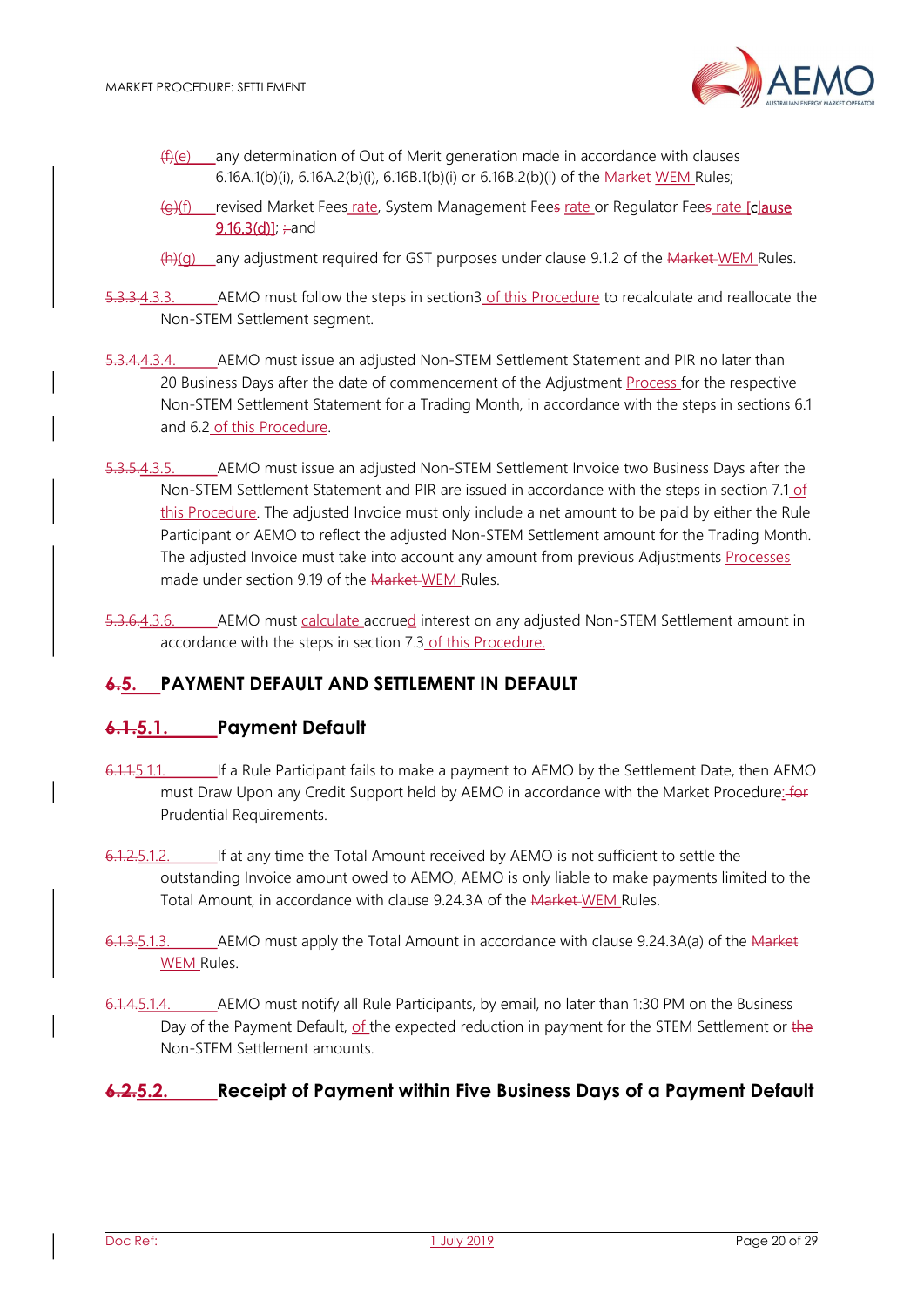

6.2.1.5.2.1. If within five Business Days of the Payment Default, the Rule Participant makes full or partial payment to AEMO with regard to the Payment Default referred to in step 5.1 of this Procedure, AEMO must, within one Business Day, apply the amount received, in accordance with clause 9.24.4 of the Market-WEM Rules.

6.2.2.5.2.2. AEMO must calculate accrued interest on any Payment Default amount in accordance with the steps in section 7.3 of this Procedure.

## 6.3.5.3. Non-payment after Five Business Days of a Payment Default

- 6.3.1.5.3.1. If the Rule Participant has not made the payment, in full, of the Payment Default amount in step 5.1- of this Procedure, within five Business Days of the Payment Deefault, AEMO must recover, in full, the overdue amount by raising a Default Levy from allon Market Participants (other than the Rule Participant incurring the Payment [Default) [clause 9.24.5].
- 6.3.2.5.3.2. AEMO must subsequently raise a Default Levy from all Rule Participants (other than the Rule Participant incurring the Payment Default) to cover the remaining shortfall. TheA Rule Participant Default Levy Settlement amount is calculated as:

Default Levy Settlement amount =

Payment Default Amount  $\times \left| \left( ABS(C(p,m)) \right) + \left( ABS(G(p,m)) \right) \right|$  $\overline{ABS\big(Total\ Market\ C(p,m)\big)+ABS\big(Total\ Market\ G(p,m)\big)-ABS\big(C(d,m)\big)-ABS\big(G(d,m)\big)}$ 

Where:

C = consumption quantities determined in accordance with Metered Schedules;

- G = generation quantities determined in accordance with Metered Schedules;
- p = Rule Participant paying the Default Levy;
- d = Rule Participant incurring the Payment Default; and
- m = most recent Trading Month for which Settlement Statements were published.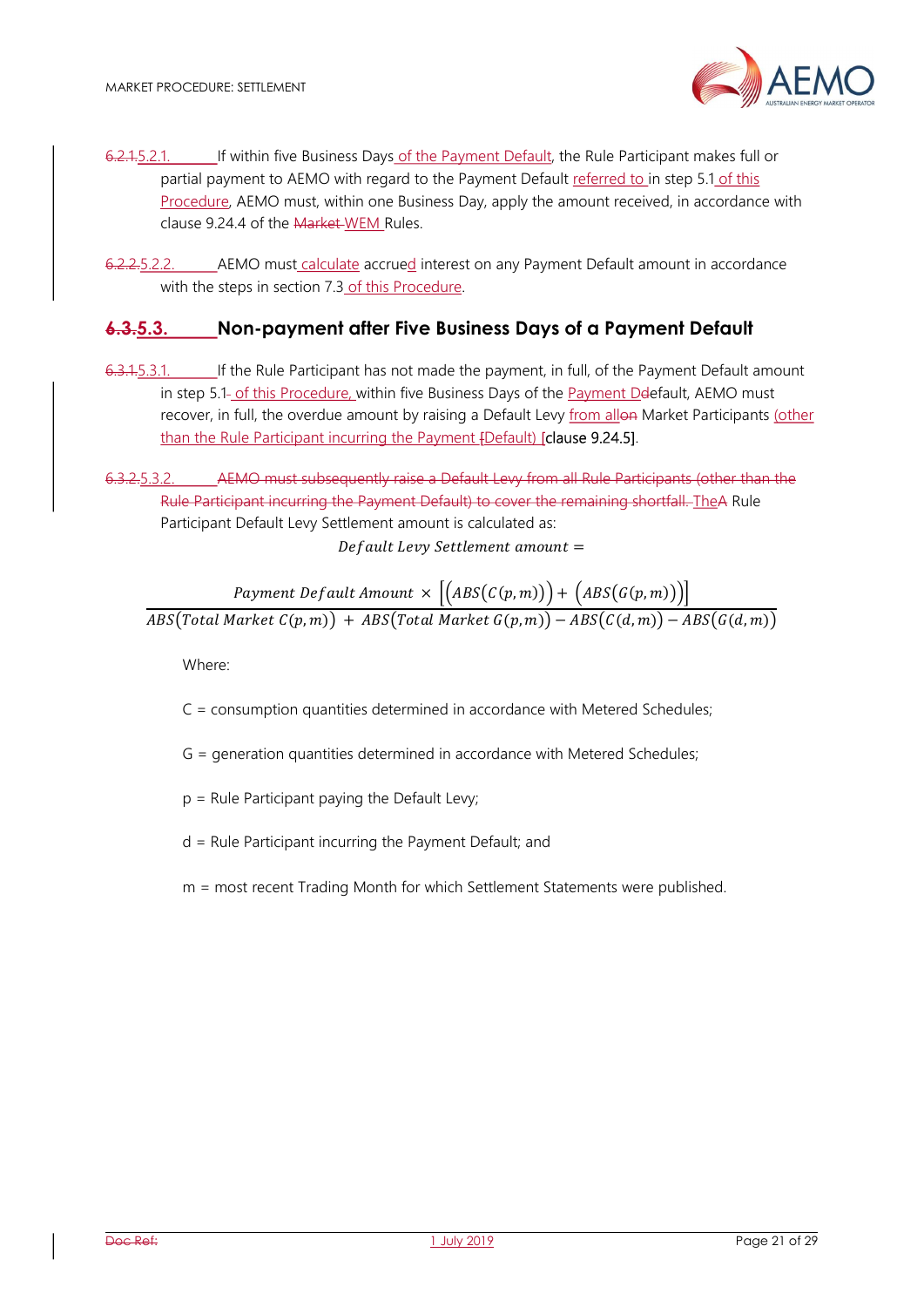

- 6.3.3.5.3.3. AEMO must calculate accrued interest on any Default Levy Settlement amount in accordance with the steps in section 7.3 of this Procedure.
- 6.3.4.5.3.4. AEMO must notify each Rule Participant of the Default Levy Settlement amount, by email, within six Business Days of the Payment Default occurring.
- 6.3.5.5.3.5. AEMO must provide each Rule Participant with an Invoice pertaining to the Default Levy Settlement amount within six Business Days of the Payment Default, through the Settlement Portal in the WEMS, in accordance with the steps in section 7.1 of this Procedure-
- 6.3.6.5.3.6. A Rule Market Participant must pay the full amount in clear funds, notified by AEMO under step 5.3.4 of this Procedure, and provided in the Invoice under step 5.3.5 to AEMO by 10:00 AM, on the eighth Business Days after the date of the Payment Default. A Rule Participant must make a payment whether or not it disputes the Default Levy amount [clause 9.24.7].
- 6.3.7.5.3.7. AEMO must allocate the total of the Default Levy Settlement amounts received under step 5.3.6 of this Procedure, by 2:00 PM on the, eighth Business Days after the date of a Payment Default, in accordance with clause 9.24.8 of the Market WEM Rules.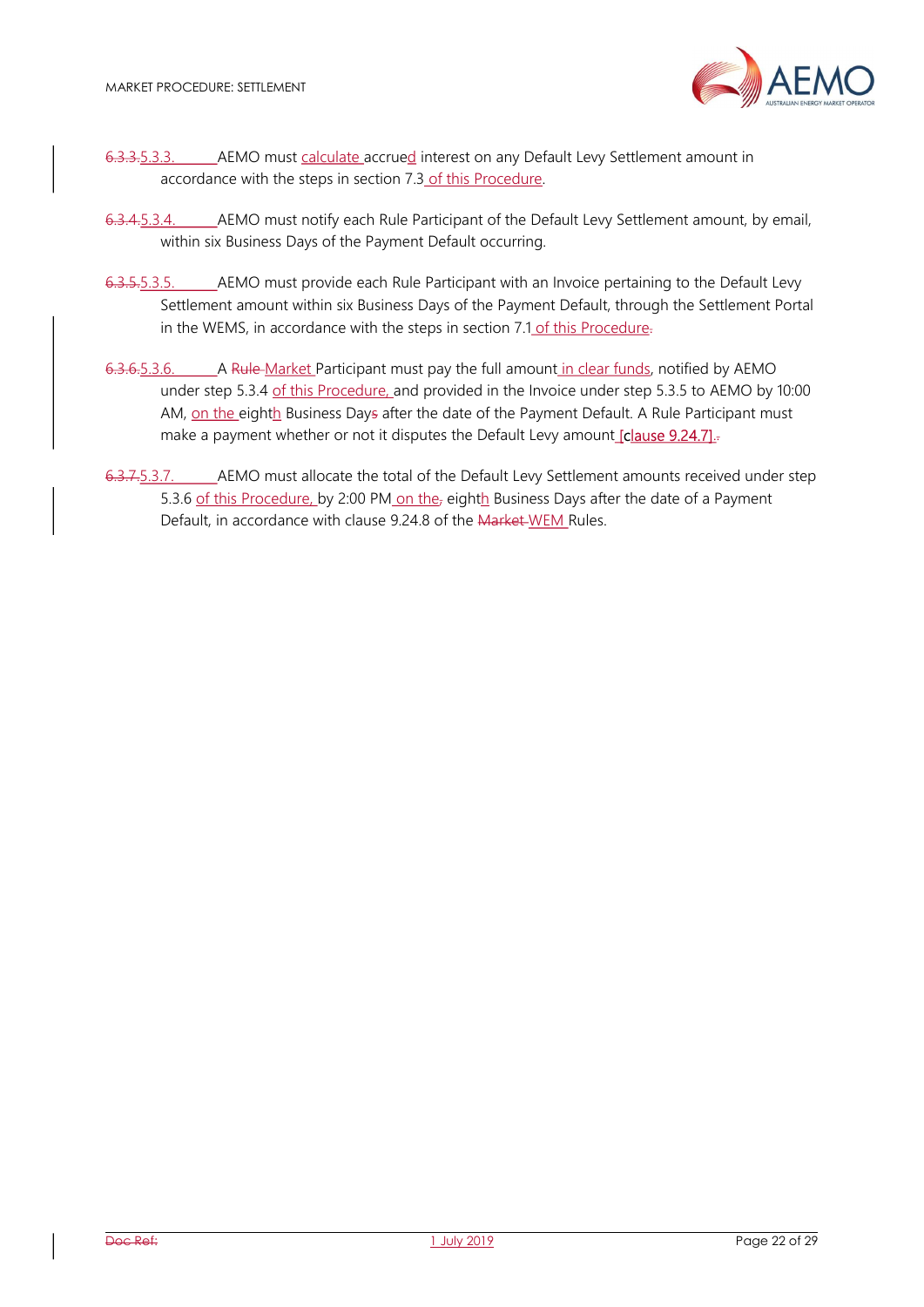

# 7.6. SETTLEMENT DOCUMENTS

# 7.1.6.1. Settlement Statements

- 7.1.1.6.1.1. AEMO must issue a STEM Settlement Statement and Non-STEM Settlement Statement for each Rule Participant, for each period, in accordance with the ssettlement ceycle t<sub>rimeline</sub>.
- 7.1.2.6.1.2. AEMO must provide access to each Rule Participant to the ssettlement pPortal in the **WFMS**
- 7.1.3.6.1.3. Each Rule Participant must ensure it is able to view the relevant Ssettlement sStatements in the sSettlement pPortal in the WEMS.
- 7.1.4.6.1.4. AEMO must only generate a Ssettlement sStatement for the relevant Rule Participant with respect to periods in which it has obligations or undertaken transactions.
- 7.1.5.6.1.5. AEMO must, for each STEM Settlement Statement, ensure it contains the information specified in clause 9.17.2 of the Market WEM Rules.
- 7.1.6.6.1.6. AEMO must, for each Non-STEM Settlement Statement, ensure it contains the information specified in clause 9.18.3 of the Market-WEM Rules.
- 7.1.7.6.1.7. AEMO must publish the relevant Ssettlement Sstatements through the sSettlement pPortal in the WEMS, in accordance with the ssettlement  $c\in\text{vcle}$  to timeline.
- 7.1.8.6.1.8. A Rule Participant may access its relevant list of Ssettlement s Statements based on the transaction type and the date of publication through the settlement pPortal in the WEMS.

# 7.2.6.2. Participant Information Report

- 7.2.1.6.2.1. AEMO must issue a PIR for each Rule Participant, for each STEM ssettlement period or Non-STEM Settlement period in accordance with the ssettlement cevcle t<sub>rimeline</sub>. The PIR must contain the information and settlement input variables to enable a Rule Participant to validate the settlement data.
- 7.2.2.6.2.2. AEMO must only create a PIR for the relevant Rule Participant with respect to periods in which it has obligations or undertaken transactions.
- 7.2.3.6.2.3. AEMO must publish the relevant PIRs through the ssettlement pPortal in the WEMS, in accordance with the sSettlement cCycle t<sub>Timeline</sub>.
- 7.2.4.6.2.4. A Rule Participant may access its relevant PIRs through the Ssettlement Pportal in the **WEMS**

# 8.7. INVOICING AND THE APPLICATION OF GST AND INTEREST

# 8.1.7.1. Invoicing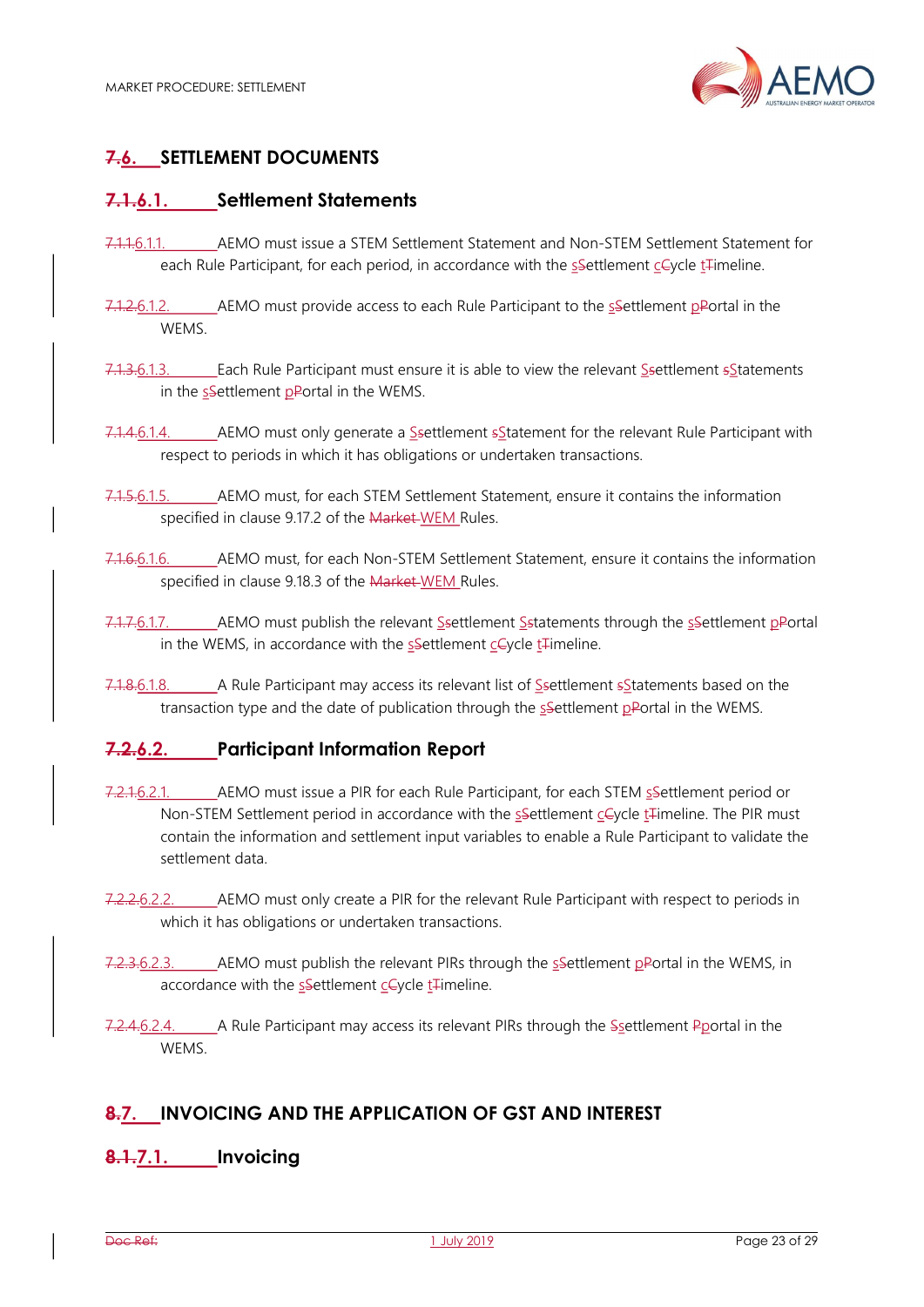

- 8.1.1.7.1.1. AEMO must issue settlement Invoices for each Rule Participant, for each period, in accordance with the sSettlement cCycle t<sub>Timeline</sub>.
- 8.1.2.7.1.2. AEMO must generate a settlement Invoice for the relevant Rule Participant with respect to periods in which it has obligations or undertaken transactions.
- 8.1.3.7.1.3. AEMO must publish settlement Invoices through the Ssettlement pPortal in the WEMS, ensuring it contains the information specified in in accordance with clause 9.22.2 of the Market WEM Rules.
- 8.1.4.7.1.4. A Rule Participant may access its relevant list of settlement Invoices based on the transaction type and the date of publication through the ssettlement pPortal in the WEMS.
- 8.1.5.7.1.5. A Rule Participant must check its settlement Invoice amount and notify AEMO if it does not agree with the settlement Invoice amount in accordance with the steps under section 9.1 of this Procedure.

# 8.2.7.2. Application of GST

- 8.2.1.7.2.1. With respect to prices, fees and charges, AEMO must apply taxes in accordance with clause 9.1.2 of the Market WEM Rules and the GST Act.
- 8.2.2.7.2.2. AEMO must include the additional amount, equal to the GST payable, on any Invoice issued to a Rule Participant as appropriate [clause 9.1.2(d)].
- 8.2.3.7.2.3. AEMO must apply GST on the following taxable supplies:
	- (a) the net STEM Ssettlement amount;
	- (b) the net Balancing Settlement amount;
	- (c) the net Reconciliation Settlement amount;
	- (d) the net Ancillary Service Settlement amount;
	- (e) the net Reserve Capacity Settlement amount; and
	- (f) the net Outage Compensation Settlement amount.

8.2.4.7.2.4. AEMO must not apply GST to the following non-taxable supplies:

- (a) the net Market Participant Fee Settlement amount;
- (b) the net Default Levy  $S_{\text{S}}$ ettlement amount; and
- (c) interest accrued on any settlement amount.
- 8.2.5.7.2.5. AEMO must apply GST to all taxable supplies in accordance with the following formula:

**GST** inclusive amount (p) = 
$$
(\sum TS(p,m) \times 0.1) + \sum TS(p,m)
$$

Where:

 $TS =$  taxable supplies in accordance with step 7.2.3 of this Procedure;

p = Rule Participant; and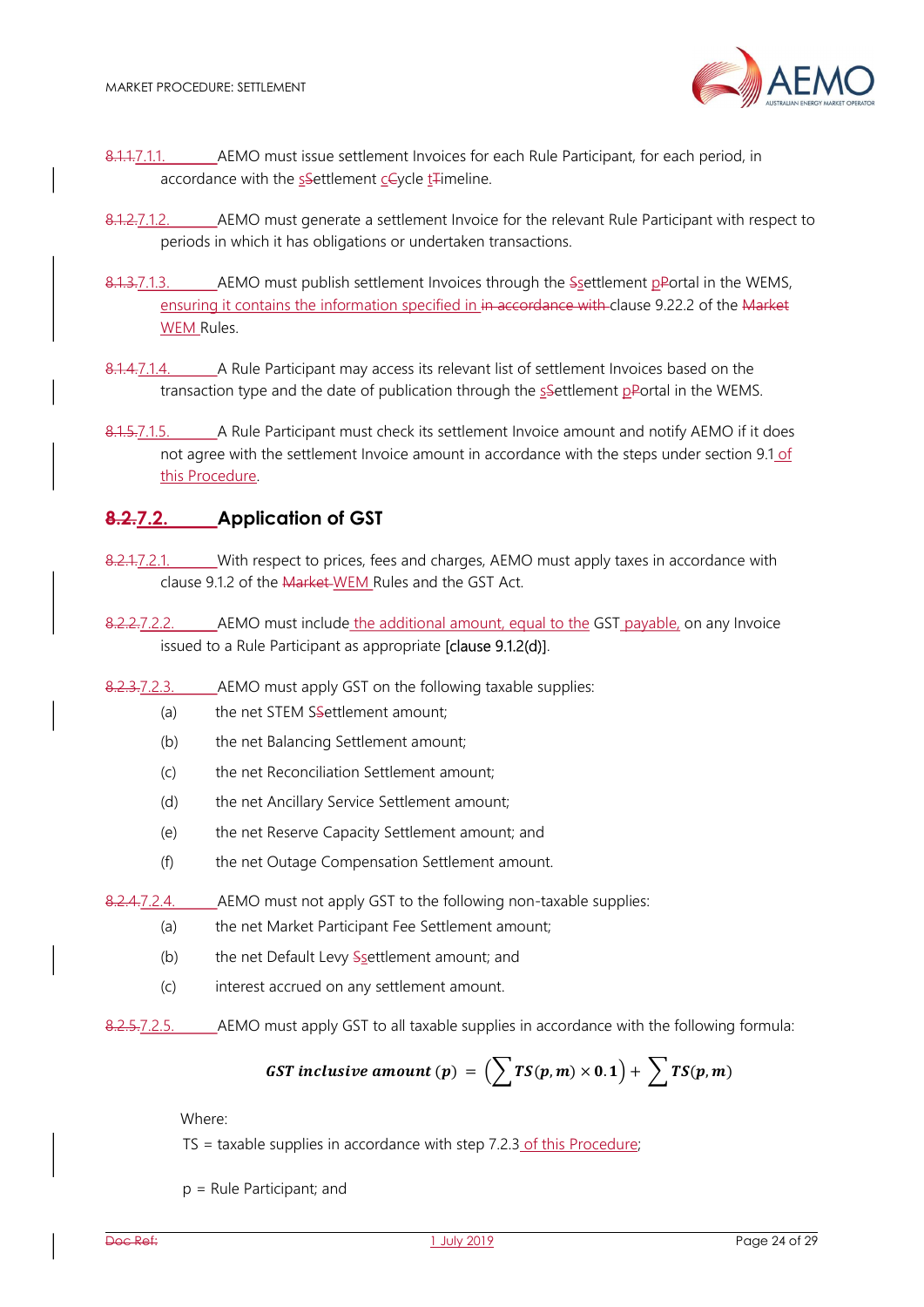

 $m =$  Trading Month in which the taxable supplies were made to the  $M$ arket-Rule Participant.

## 8.3.7.3. Application of interest

- 8.3.1.7.3.1. AEMO must calculate and accrue interest on the following transactions:
	- (a) Adjustments to STEM sSettlement and Non-STEM Settlement amounts;
	- (b) payments made by Rule Participants after the Settlement Date; and
	- (a)(c) Default Levy Settlement amount for a Rule Participant.
- 8.3.2.7.3.2. With regard to payments made after the Settlement Date, AEMO must accrue interest, compounded daily at the Bank Bill Rate, from the initial Settlement Date, up to and including the date when payment is made.
- 8.3.3.7.3.3. With regard to STEM s Settlement and Non-STEM Settlement adjusted Invoices, AEMO must accrue interest, compounded daily at the Bank Bill Rate, from and including the initial Settlement Date. AEMO must accrue interest up to, but not including, the date on which the Rule Participant makes the payment to AEMO of the amount issued owing under the relevant adjusted Invoice.
- 8.3.4.7.3.4. With regard to Default Levy Settlement amount, AEMO must apply interest, compounded daily at the Bank Bill Rate, up to, but excluding, the date on which the Rule Participant makes the payment to AEMO of the amount issued-owing under the Default Levy Settlement Invoice.
- 8.3.5.7.3.5. AEMO must publish the Bank Bill Rate used to calculate interest applied to any Invoice issued to a Rule Participant on the Market Web Site.
- 8.3.6.7.3.6. AEMO must calculate interest on adjusted STEM Settlement and Non-STEM Settlement amounts as:

Total interest on Adjustument = 
$$
(S + GST) \times \sum_{p=1}^{n} \frac{[BBR(p)]}{D} \times N(p)
$$

Where:

S = settlement amount payable;

GST = any GST applicable to the relevant settlement amount;

p = a period in which the settlement amount was outstanding and a particular Bank Bill Rate applied, where periods are referred to as 1,…,n;

n = number of periods for which the amount was outstanding, from (and including) the initial Invoice Settlement Date, up to (but excluding) the date of payment;

 $BBR(p) = Bank Bill Rate applicable for period p;$ 

 $D =$  number of days in the calendar year in which the Invoice is due; and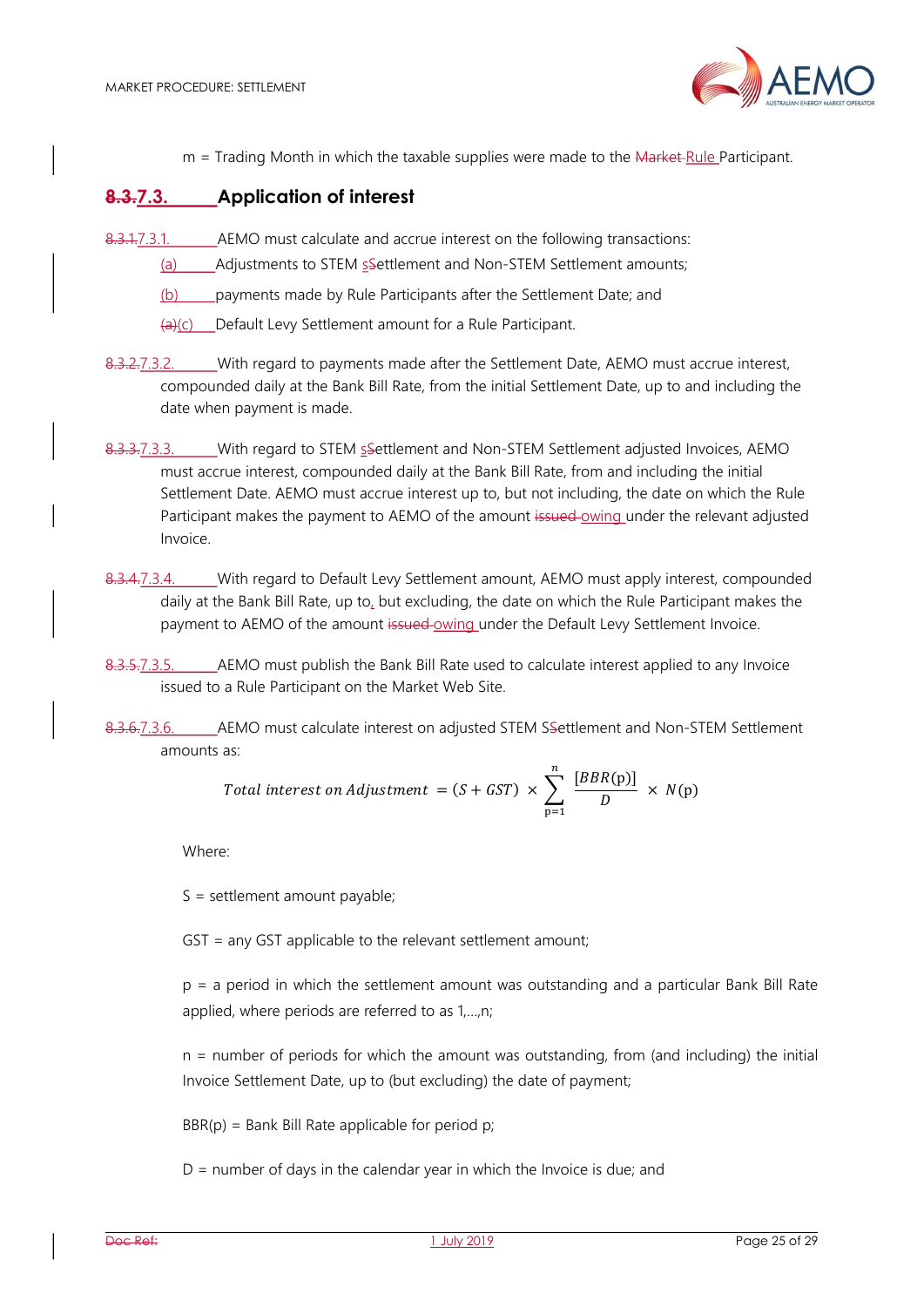$N(p) = n$ Number of days the settlement amount was outstanding, during period p, including the initial Invoice Settlement Date, but excluding the date of payment for the adjusted Invoice.

8.3.7.7.3.7. AEMO must calculate interest on late payments by Rule Participants as:

Interest on late payment = 
$$
(L + GST) \times \sum_{p=1}^{n} \frac{[BBR(p)]}{D} \times N(p)
$$

Where:

 $L =$  late payment amount;

GST = any GST applicable to the late payment amount;

p = a period in which the payment was late and a particular Bank Bill Rate applied, where periods are referred to as 1,…,n;

n = number of periods for which the amount was late, from (and including) the initial Invoice Settlement Date, up to (but excluding) the date of payment;

 $BBR(p) = Bank Bill Rate applicable for period p;$ 

 $D =$  number of days in the calendar year in which the Invoice is due; and

 $N(p)$  = number of days the payment amount was late, during period p, including the initial Invoice Settlement Date, but excluding the date of payment of the late amount.

8.3.8.7.3.8. AEMO must calculate interest on the Default Levy Settlement amount as:

Interest on *Default Levy* = 
$$
(DL) \times \sum_{p=1}^{n} \frac{[BBR(p)]}{D} \times N(p)
$$

DL = Default Levy Settlement amount;

p = a period from the date of the Payment Default, up to the date of payment for the Default Levy Settlement Invoice, in which a particular Bank Bill Rate applied, where periods are referred to as 1,…,n;

n = number of periods from (and including) the date of the Payment Default, up to (but excluding), the date of payment of the Default Levy Settlement Invoice;

 $BBR(p) = Bank Bill Rate applicable for period p;$ 

D = number of days in the calendar year in which the Default Levy Settlement Invoice is due; and

 $N(p)$  = number of days from (and including) the date of the Payment Default, up to (but excluding) the date of payment for the Default Levy Settlement Invoice.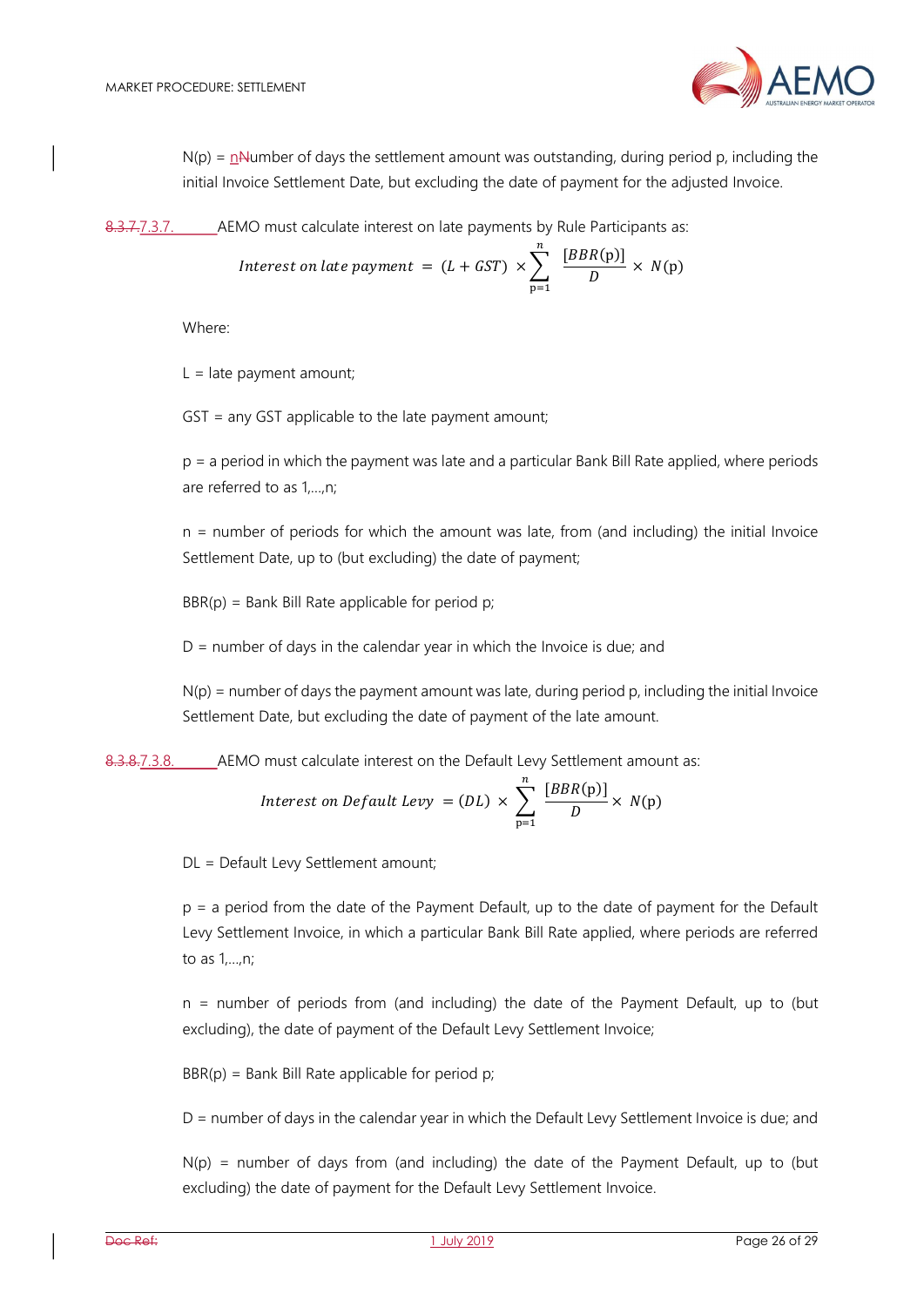

# 9.8. CHAPTER 8. INVOICE PAYMENT

# 9.1.8.1. Payment

- 9.1.1.8.1.1. AEMO and Rule Participants must settle any outstanding Invoice, in full, through AustraClear. AEMO and Rule Participants may agree an alternative method of payment if AustraClear is temporarily unable.
- 9.1.2.8.1.2. The Rule Participant must pay the amount owed to AEMO by 10:00 AM, on the Settlement Date in accordance with the relevant settlement Invoice. The Rule Participant must make the payment, even if the Rule Participant disagrees with the settlement amount.
- 9.1.3.8.1.3. If the Rule Participant does not pay the amount owed to AEMO by 10.00 AM, in accordance with step 8.1.2 of this Procedure, a Suspension Event will be triggered [clause 9.23.1].
- 9.1.4.8.1.4. Upon AEMO being aware of a Suspension Event, where the Suspension Event has not been remedied, AEMO must issue a Cure Notice, in writing and as soon as practical, in accordance with clause 9.23.4(a) of the Market WEM Rules and follow the steps to Draw Upon Credit Support outlined in the Market Procedure: for Prudential Requirements.
- 9.1.5.8.1.5. AEMO must pay any amount owed to a Rule Participant by 2:00 PM on the Settlement Date, in accordance with the relevant settlement Invoice. AEMO must make the payment even if a Rule Participant disagrees with a settlement amount.
- 9.1.6.8.1.6. If the Rule Participant defers collection of the Invoice amount payable by AEMO, they must contact AEMO by email and confirm the collection for another date.
- 9.1.7.8.1.7. AEMO must not settle any Invoice amount under \$1.00 (Australian Dollar).

# 10.9. CHAPTER 9NOTICES OF DISAGREEMENTS AND DISPUTE

## 10.1.9.1. Notice of Disagreement

- 10.1.1.9.1.1. In accordance with clauses 19.9 and 9.20 of the Market-WEM Rules, a Rule Participant may issue a Notice of Disagreement to AEMO in respect of an amount in a Ssettlement Sstatement by the deadline specified in clause 9.16.4(e) of the Market WEM Rules. AEMO prefers to receive correspondence by email to wa.operations@aemo.com.au.
- 10.1.2.9.1.2. The Notice of Disagreement must include all of the details specified in clause 9.20.4 of the Market WEM Rules.
- 9.1.3. AEMO must acknowledge receipt of the Notice of Disagreement from the Rule Participant, via email, within one Business Day.Day [clause 9.20.2].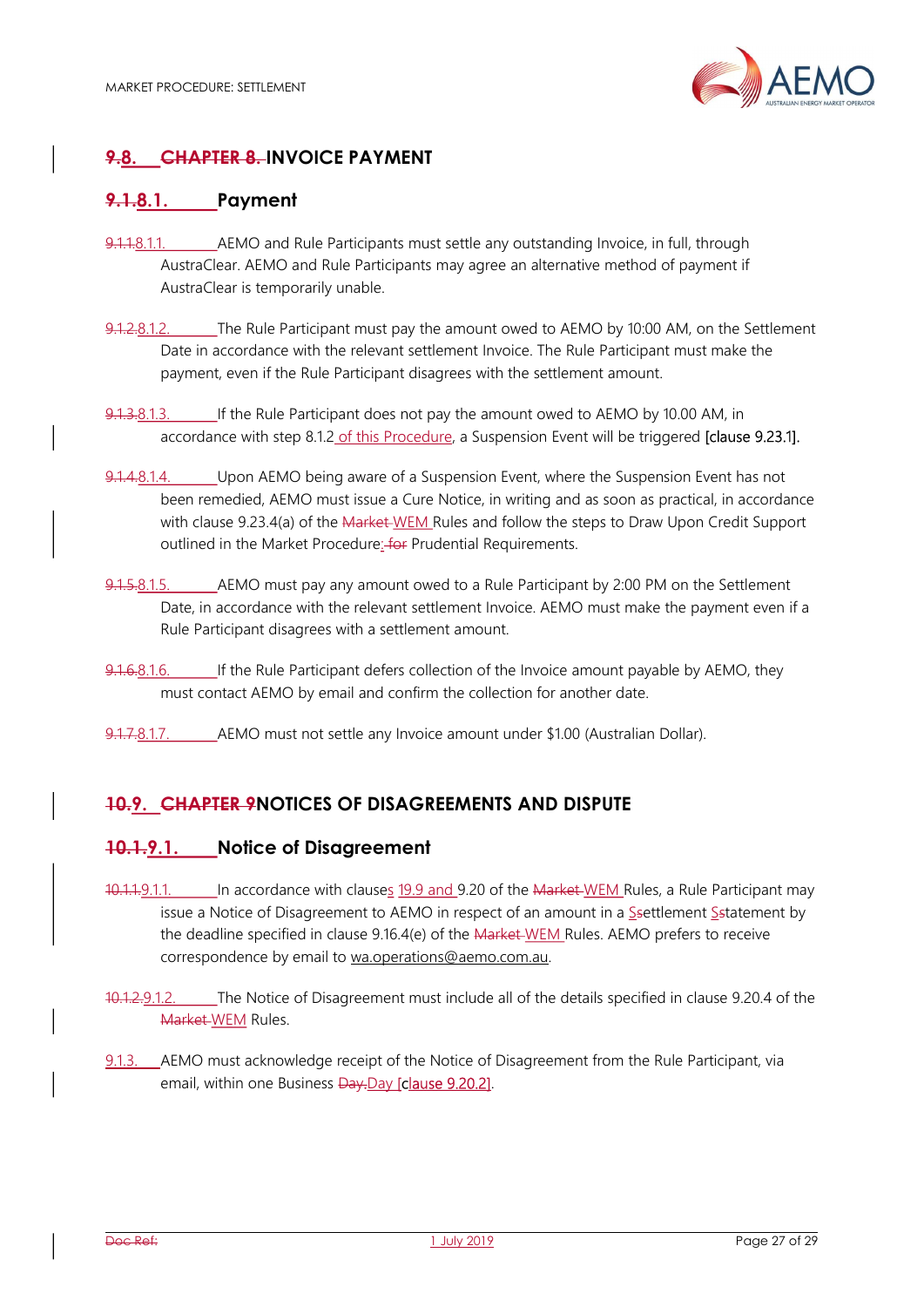

10.1.3.9.1.4. If a Rule Participant has not received an acknowledgement from AEMO in accordance with step 9.1.3 of this Procedure, within one Business Day of the deadline described in step 9.1.3, the Rule Participant must contact AEMO either via email or phone within one Business Day to confirm receipt by AEMO. The Rule Participant may be required to make arrangements to resubmit the Notice of Disagreement [clause 9.20.3].

10.1.4.9.1.5. A Rule Participant may only issue a Notice of Disagreement in respect of information in a settlement statement that:

- (a) in the case of an initial STEM sSettlement Statement or Non-STEM Settlement Statement, the Rule Participant believes the settlement amount differs from the expected results under the Market WEM Rules;
- (b) in the case of an adjusted Ssettlement sStatement, the Rule Participant believes the settlement amount incorrectly differs from the initial settlement amount; and
- (c) a sSettlement sStatement has not been changed in accordance with the resolution of a Notice of Disagreement or Notice of Dispute, which the Rule Participant issued to AEMO.
- 10.1.5.9.1.6. A Rule Participant must not issue a Notice of Disagreement with respect to a STEM Settlement Statement or Non-STEM Settlement Statement more than 20 Business Days after AEMO issues the initial Ssettlement Sstatement [clauses 9.16.2(f), 9.16.4.(e) and 9.17.3].
- 10.1.6.9.1.7. A Rule Participant must not issue a Notice of Disagreement with respect to an adjusted STEM Settlement Statement or Non-STEM Settlement Statement more than nine calendar months after AEMO issues the initial Ssettlement Sstatement [clause 9.19.7].
- 10.1.7.9.1.8. Where a Rule Participant issues a Notice of Disagreement to AEMO in relation to information provided by a Metering Data Agent or SCADA data provided by a Network Operator, AEMO must notify the Metering Data Agent or Network Operator of the disagreement in writing, in accordance with clause 9.20.5 of the Market WEM Rules.
- 10.1.8.9.1.9. The Metering Data Agent and Network Operator must comply with any request for information from AEMO regarding a Notice of Disagreement, in accordance with clause 9.20.5 of the Market WEM Rules.
- 10.1.9.9.1.10. Where a Rule Participant issues a Notice of Disagreement to AEMO in relation to information developed by AEMO, AEMO must review and revise that information, as applicable, in accordance with clause 9.20.6 of the Market WEM Rules.
- 10.1.10.9.1.11. AEMO must, as soon as practicable, but no later than three months after acknowledging receipt of a Notice of Disagreement under step 8.1.3 of this Procedure, provide a response to the Market Rule Participant in writing. This response must detail the actions AEMO will undertake in response to the Notice of Disagreement, for example, those prescribed in clauses 9.20.7(a) to (c) of the Market WEM Rules.

# 10.2.9.2. Notice of Dispute

10.2.1.9.2.1. Where a Rule-Market Participant is not satisfied with AEMO's response with regard to a Notice of Disagreement in step 9.1.11 of this Procedure, the Rule Market Participant may issue a Notice of Dispute, in writing, to AEMO [clause 9.21.1].